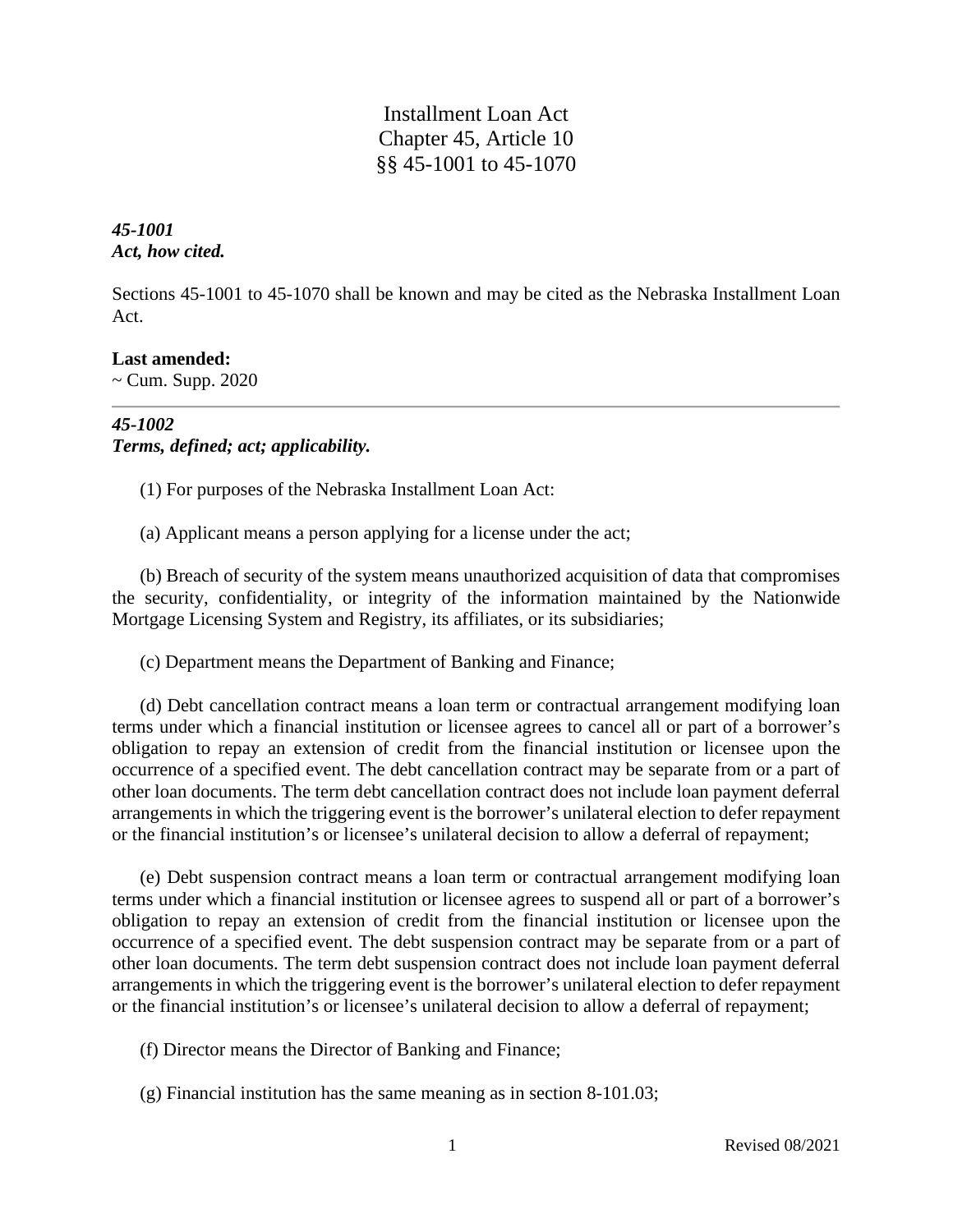(h) Guaranteed asset protection waiver means a waiver that is offered, sold, or provided in accordance with the Guaranteed Asset Protection Waiver Act;

(i) Licensee means any person who obtains a license under the Nebraska Installment Loan Act;

 $(j)(i)$  Mortgage loan originator means an individual who for compensation or gain  $(A)$  takes a residential mortgage loan application or (B) offers or negotiates terms of a residential mortgage loan.

(ii) Mortgage loan originator does not include (A) any individual who is not otherwise described in subdivision (i)(A) of this subdivision and who performs purely administrative or clerical tasks on behalf of a person who is described in subdivision (i) of this subdivision, (B) a person or entity that only performs real estate brokerage activities and is licensed or registered in accordance with applicable state law, unless the person or entity is compensated by a lender, a mortgage broker, or other mortgage loan originator or by any agent of such lender, mortgage broker, or other mortgage loan originator, or (C) a person or entity solely involved in extensions of credit relating to time-share programs as defined in section 76-1702;

(k) Nationwide Mortgage Licensing System and Registry means a licensing system developed and maintained by the Conference of State Bank Supervisors and the American Association of Residential Mortgage Regulators for the licensing and registration of mortgage loan originators, mortgage bankers, installment loan companies, and other state-regulated financial services entities and industries;

(l) Person means individual, partnership, limited liability company, association, financial institution, trust, corporation, and any other legal entity; and

(m) Real property means an owner-occupied single-family, two-family, three-family, or fourfamily dwelling which is located in this state, which is occupied, used, or intended to be occupied or used for residential purposes, and which is, or is intended to be, permanently affixed to the land.

(2) Except as provided in subsection (3) of section 45-1017 and subsection (4) of section 45-1019, no revenue arising under the Nebraska Installment Loan Act shall inure to any school fund of the State of Nebraska or any of its governmental subdivisions.

(3) Loan, when used in the Nebraska Installment Loan Act, does not include any loan made by a person who is not a licensee on which the interest does not exceed the maximum rate permitted by section 45-101.03.

(4) Nothing in the Nebraska Installment Loan Act applies to any loan made by a person who is not a licensee if the interest on the loan does not exceed the maximum rate permitted by section 45-101.03.

### **Last amended:**

 $\sim$  Cum. Supp. 2020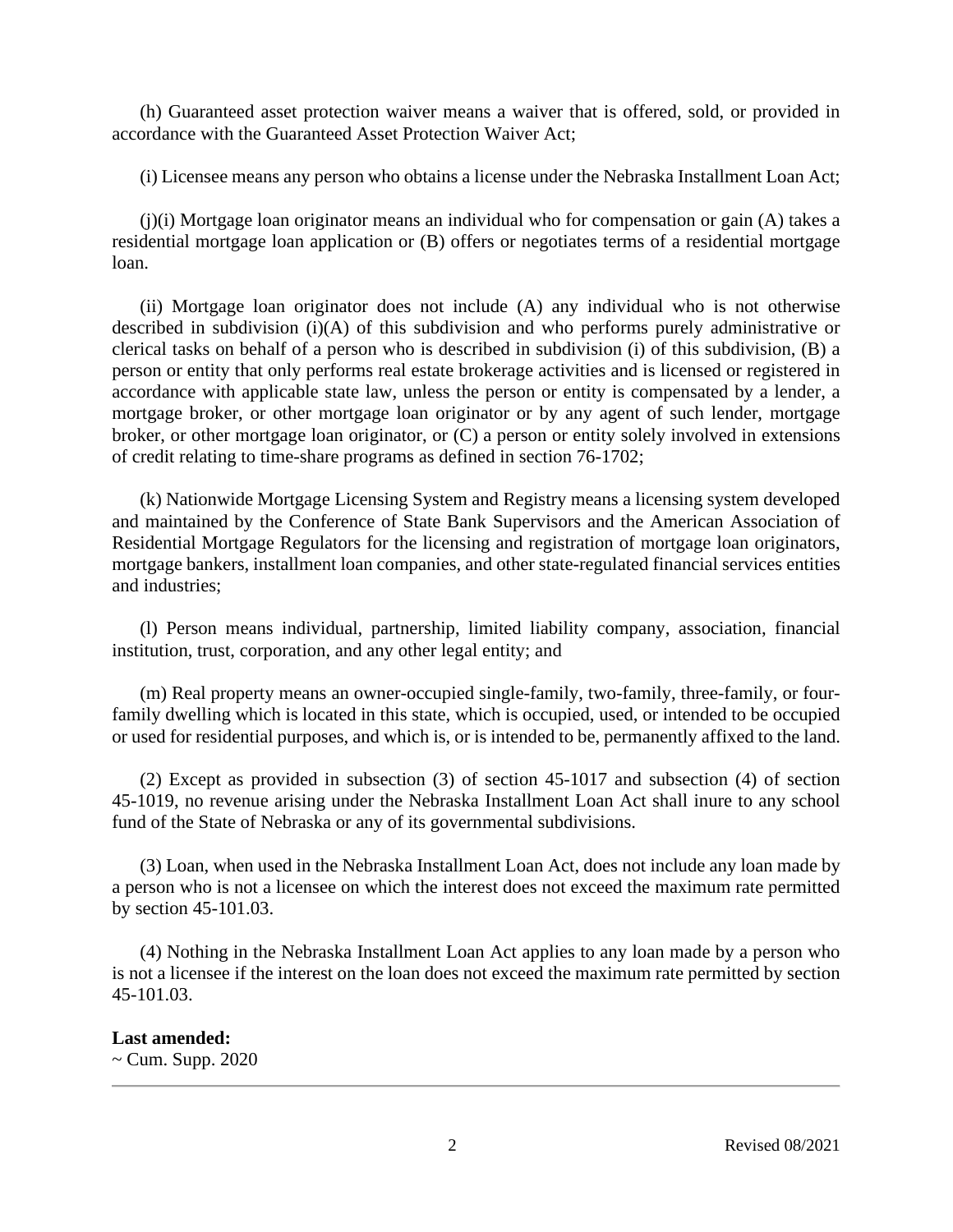# *45-1003 Installment loans; financial institution ineligible.*

No financial institution is eligible for a license or to make loans under the Nebraska Installment Loan Act.

## **Last amended:**

 $\sim$  Reissue 2010

# *45-1004*

*Installment loans; license required, when; authority of licensee; affiliate of licensee; how treated.*

(1)(a) Any person may, after procuring a license from the department, engage or continue in the business of making loans of money and charge, contract for, and receive the maximum for interest and other charges in accordance with the authorization and requirements of the Nebraska Installment Loan Act.

(b) A license shall also be required for any person that holds or acquires any rights of ownership, servicing, or other forms of participation in a loan under the Nebraska Installment Loan Act or that engages with, or conducts loan activity with, an installment loan borrower in connection with a loan under the act.

(2)(a) A license is not required for an affiliate of a licensee if the activities of the affiliate in this state are limited solely to the securitization of loans made by the licensee and the servicing rights to the loans are retained by the licensee or assigned or otherwise transferred to a financial institution, licensee, or permittee.

(b) For purposes of this subsection:

(i) Affiliate means an entity that controls, is controlled by, or is under common control with another entity;

(ii) Control means to own directly or indirectly or to control in any manner twenty-five percent of the voting shares of an entity or to control in any manner the election of the majority of directors of any entity; and

(iii) Securitization means the placing of individual installment loans made by licensees into a commingled or pooled security that is subsequently sold or otherwise transferred to another entity.

(c) Nothing in this subsection shall be construed to exempt a licensee or affiliate from the Securities Act of Nebraska.

# **Last amended:**

~ Laws 2021, LB 363, § 27 **Effective Date:** March 18, 2021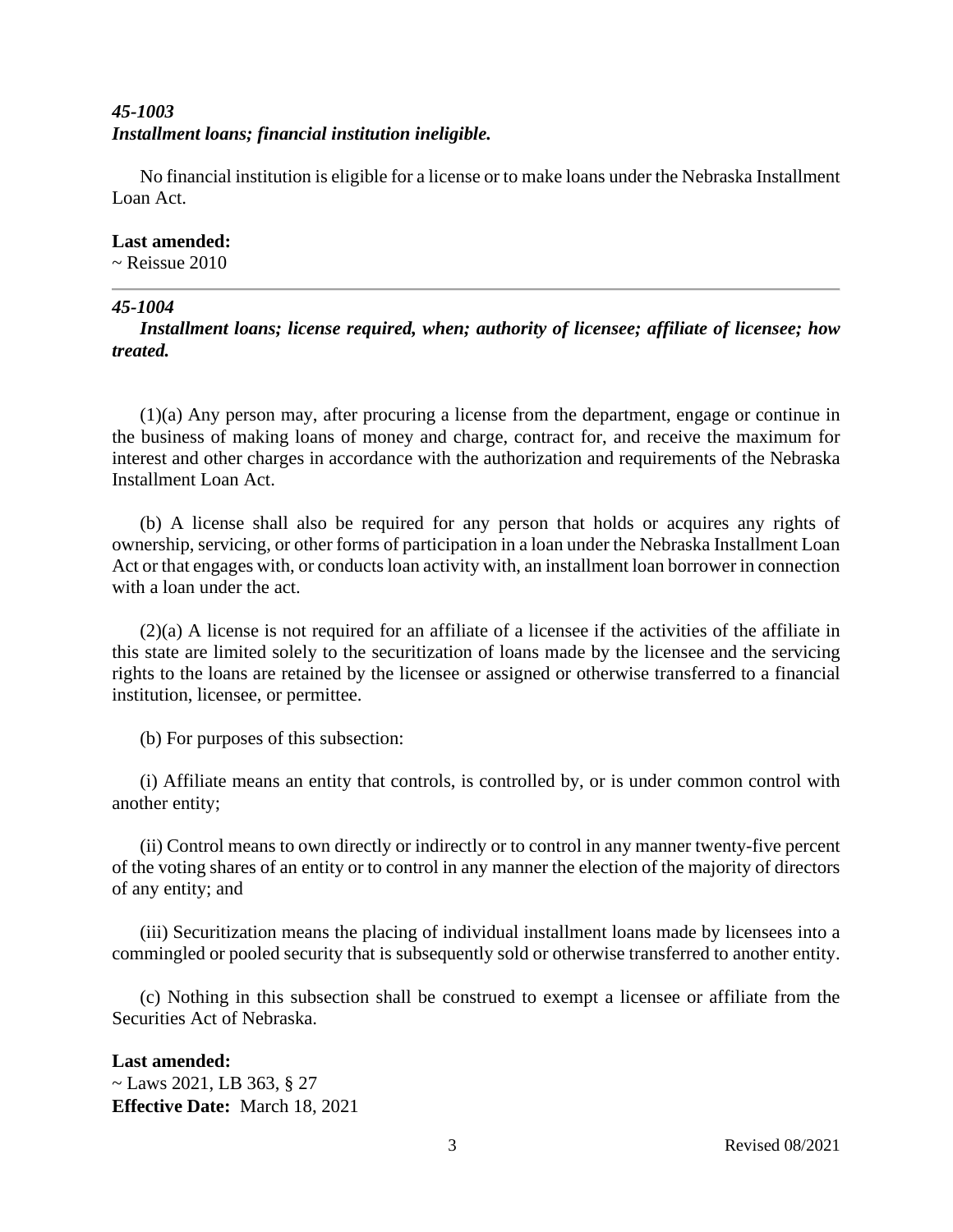# *45-1005 Installment loans; license; application; fee.*

Any person who desires to obtain an original license to engage in the business of lending money under the terms and conditions of the Nebraska Installment Loan Act or an original license to hold or acquire any rights of ownership, servicing, or other forms of participation in a loan under the act or to engage with, or conduct loan activity with, an installment loan borrower in connection with a loan under the act, shall apply to the department for the license under oath, on a form prescribed by the department, and pay an original license fee of five hundred dollars. If the applicant is an individual, the application shall include the applicant's social security number.

**Last amended:** ~ Laws 2021, LB 363, § 28 **Effective Date:** March 18, 2021

# *45-1006*

*Installment loans; application hearing; protest; procedure.*

(1) When an application for an original installment loan license has been accepted by the director as substantially complete, notice of the filing of the application shall be published by the department three successive weeks in a legal newspaper published in or of general circulation in the county where the applicant proposes to operate the business of lending money. A public hearing shall be held on each application except as provided in subsection (2) of this section. The date for hearing shall not be less than thirty days after the last publication. Written protest against the issuance of the license may be filed with the department by any person not less than five days before the date set for hearing. The director, in his or her discretion, may grant a continuance. The costs of the hearing shall be paid by the applicant. The director may deny any application for license after hearing. The director shall, in his or her discretion, make examination and inspection concerning the propriety of the issuance of a license to any applicant. The cost of such examination and inspection shall be paid by the applicant.

(2) The director may waive the hearing requirements of subsection (1) of this section if (a) the applicant has held, and operated under, a license to engage in the business of lending money in Nebraska pursuant to the Nebraska Installment Loan Act for at least one calendar year immediately prior to the filing of the application, (b) no written protest against the issuance of the license has been filed with the department within fifteen days after publication of a notice of the filing of the application one time in a newspaper of general circulation in the county where the applicant proposes to operate the business of lending money, and (c) in the judgment of the director, the experience, character, and general fitness of the applicant warrant the belief that the applicant will comply with the Nebraska Installment Loan Act.

(3) The expense of any publication made pursuant to this section shall be paid by the applicant.

**Last amended:**

 $\sim$  Reissue 2010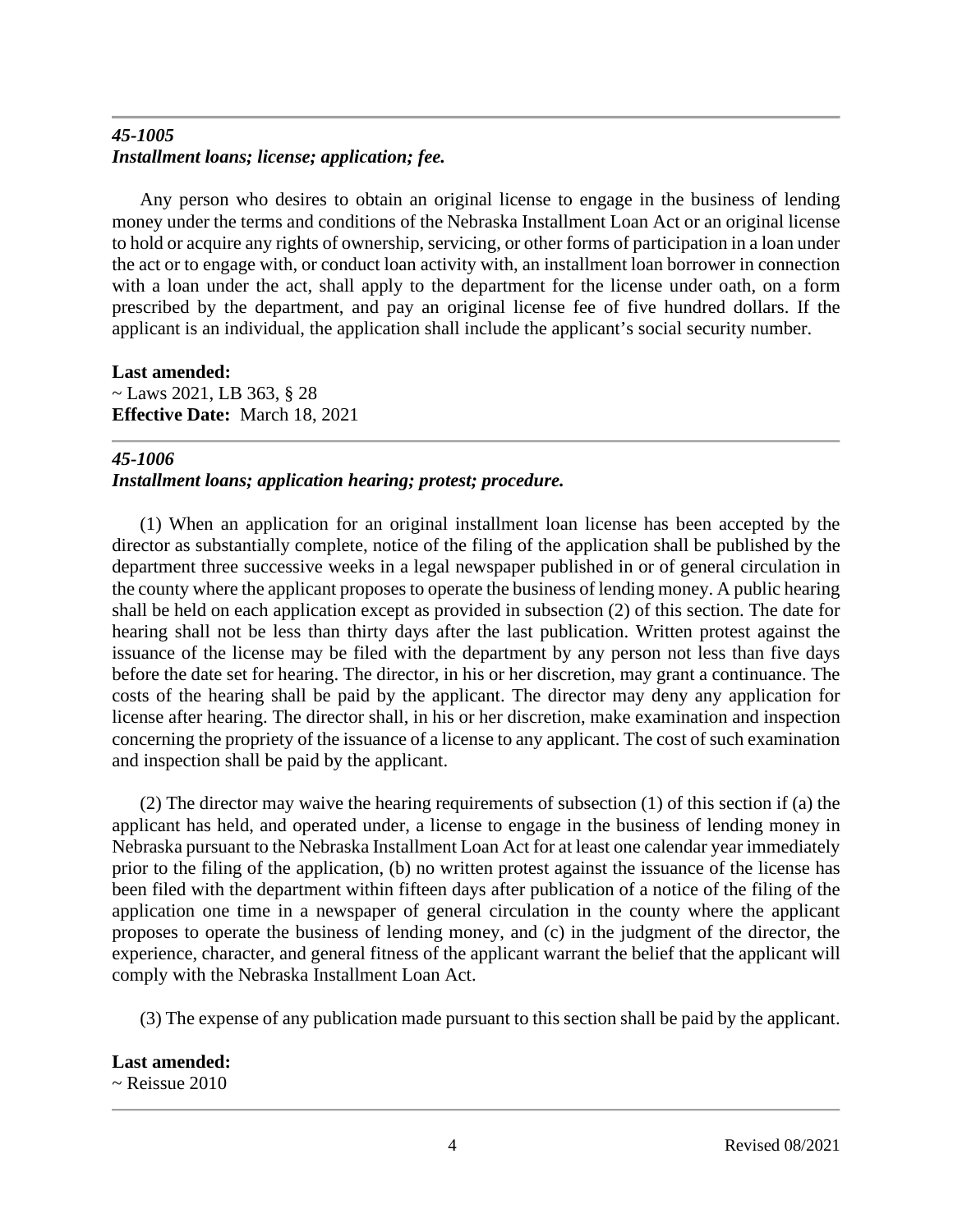# *45-1007 Installment loans; license; bond.*

(1) Except as otherwise provided in this section, a license shall not be issued until the applicant gives to the department a bond in the penal sum of fifty thousand dollars to be executed by the applicant and a surety company authorized to do business in the State of Nebraska, conditioned for the faithful performance by the applicant, as a licensee, of the duties and obligations pertaining to the business of lending money and the prompt payment of any judgment recovered against the applicant, as a licensee, under the Nebraska Installment Loan Act.

(2)(a) Except as provided in subsection (3) of this section, a licensee who employs or enters into an independent agent agreement with an individual required to obtain a mortgage loan originator license pursuant to the Residential Mortgage Licensing Act shall maintain the surety bond required by subsection (1) of this section and a supplemental surety bond. The supplemental surety bond posted by such licensee shall cover all mortgage loan originators who are employees or independent agents of such licensee. The supplemental surety bond shall be for the use of the State of Nebraska and any Nebraska resident who may have claims or causes of action against such licensee arising from a transaction involving a residential mortgage loan, as defined in section 45-702, or against an individual who is a mortgage loan originator employed by, or in an independent agent relationship with, the licensee. The initial amount of the supplemental surety bond shall be one hundred thousand dollars.

(b) Upon filing of the mortgage report of condition required by section 45-1018, a licensee shall maintain or increase its supplemental surety bond to reflect the total dollar amount of the closed residential mortgage loans originated in this state in the preceding year in accordance with the following table. A licensee may decrease its supplemental surety bond in accordance with the following table if the supplemental surety bond required is less than the amount of the supplemental surety bond on file with the department.

| Dollar Amount of Closed                                       |                      |
|---------------------------------------------------------------|----------------------|
| <b>Residential Mortgage Loans</b>                             | Surety Bond Required |
| \$0.00 to \$5,000,000.00                                      | \$100,000.00         |
| \$5,000,000.01 to \$10,000,000.00                             | \$125,000.00         |
| $\frac{1}{1}$ \$10,000,000.01 to \$25,000,000.00 \$150,000.00 |                      |
| Over \$25,000,000.00                                          | \$200,000.00         |

(3)(a) A person who has been issued multiple licenses pursuant to section 45-1010 and who employs or enters into an independent agent agreement with an individual required to obtain a mortgage loan originator license pursuant to the Residential Mortgage Licensing Act shall maintain a surety bond for each license that he, she, or it holds as required in subsection (1) of this section and shall also post one supplemental surety bond which shall cover all licenses held by such person. The supplemental surety bond posted by such person shall cover all mortgage loan originators who are employees or independent agents of such person. The supplemental surety bond shall be for the use of the State of Nebraska and any Nebraska resident who may have claims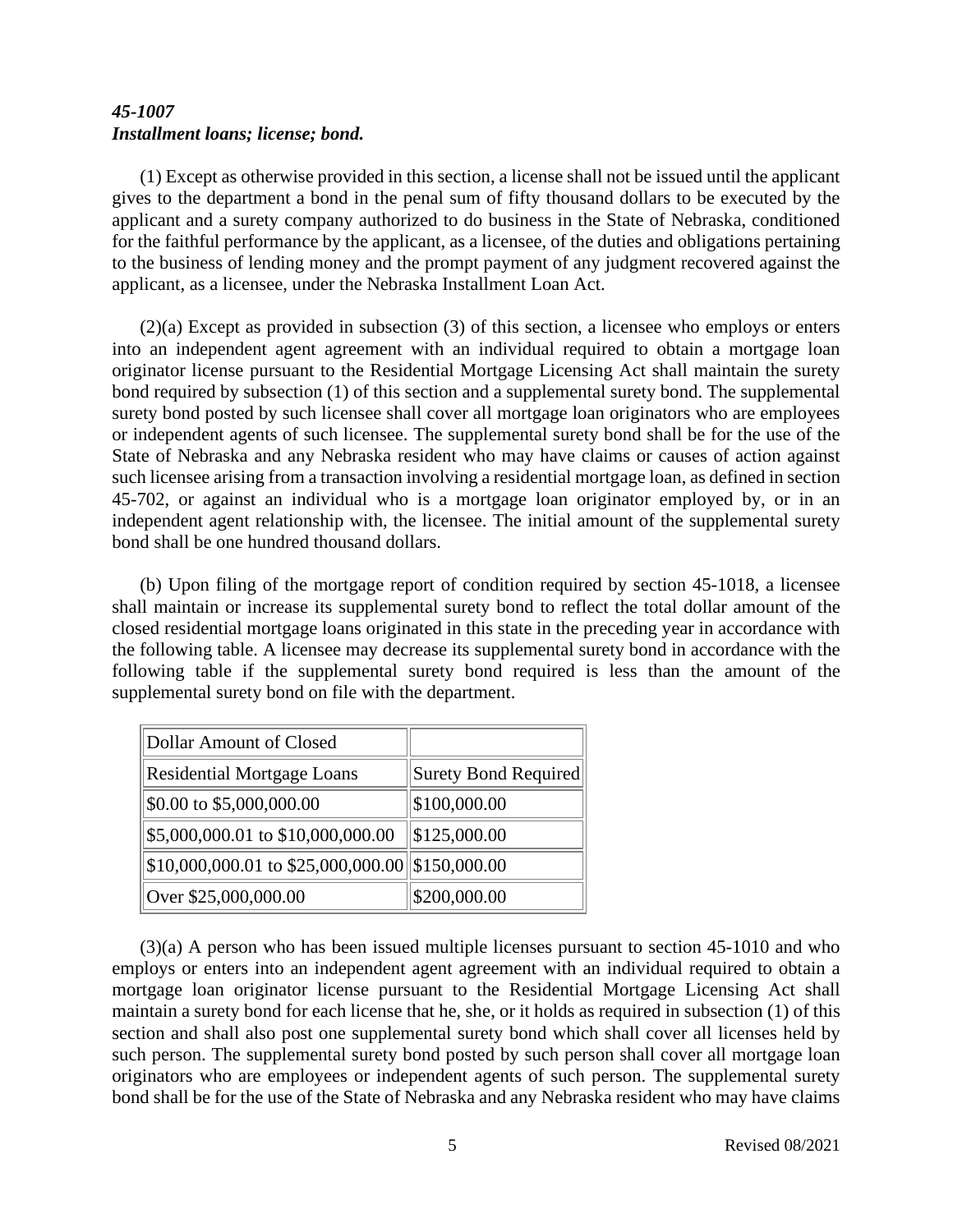or causes of action against such person arising from a transaction involving a residential mortgage loan or against an individual who is a mortgage loan originator employed by, or in an independent agent relationship with, the person. The amount of such supplemental surety bond shall be as follows:

(i) The initial supplemental surety bond shall be in the amount of one hundred thousand dollars; and

(ii) Upon filing of the mortgage report of condition required by section 45-1018, the person's supplemental surety bond shall be maintained in accordance with subdivision (2)(b) of this section. For purposes of calculating the amount of the bond that is required, the total dollar amount of the closed loans shall include all residential mortgage loans in this state closed by the person.

(b) A person who holds both one or more installment loan licenses pursuant to the Nebraska Installment Loan Act and a mortgage banker license pursuant to the Residential Mortgage Licensing Act shall not be required to post and maintain a supplemental surety bond if such person meets the following conditions:

(i) The person maintains a surety bond as provided in subsection (1) of this section for each installment loan license he, she, or it holds;

(ii) The person maintains a mortgage banker surety bond as provided in section 45-724; and

(iii) The mortgage banker surety bond covers all transactions involving residential mortgage loans, including such transactions done pursuant to the person's installment loan license or licenses.

(4) Should the department determine that a licensee does not maintain a supplemental surety bond in the amount required by subsection (2) or (3) of this section, the department shall give written notification to the licensee requiring him, her, or it to increase the surety bond within thirty days to the amount required by subsection (2) or (3) of this section.

(5) The bond or a substitute bond required by subsection (1) of this section shall remain in effect or the licensee shall immediately cease making loans and the license shall be canceled by the director.

#### **Last amended:**

 $\sim$  Reissue 2010

## *45-1008 License; issuance; requirements; term.*

Upon the filing of an application under the Nebraska Installment Loan Act, the payment of the license fee, and the approval of the required bond, the director shall investigate the facts regarding the applicant. If the director finds that (1) the experience, character, and general fitness of the applicant, of the applicant's partners or members if the applicant is a partnership, limited liability company, or association, and of the applicant's officers and directors if the applicant is a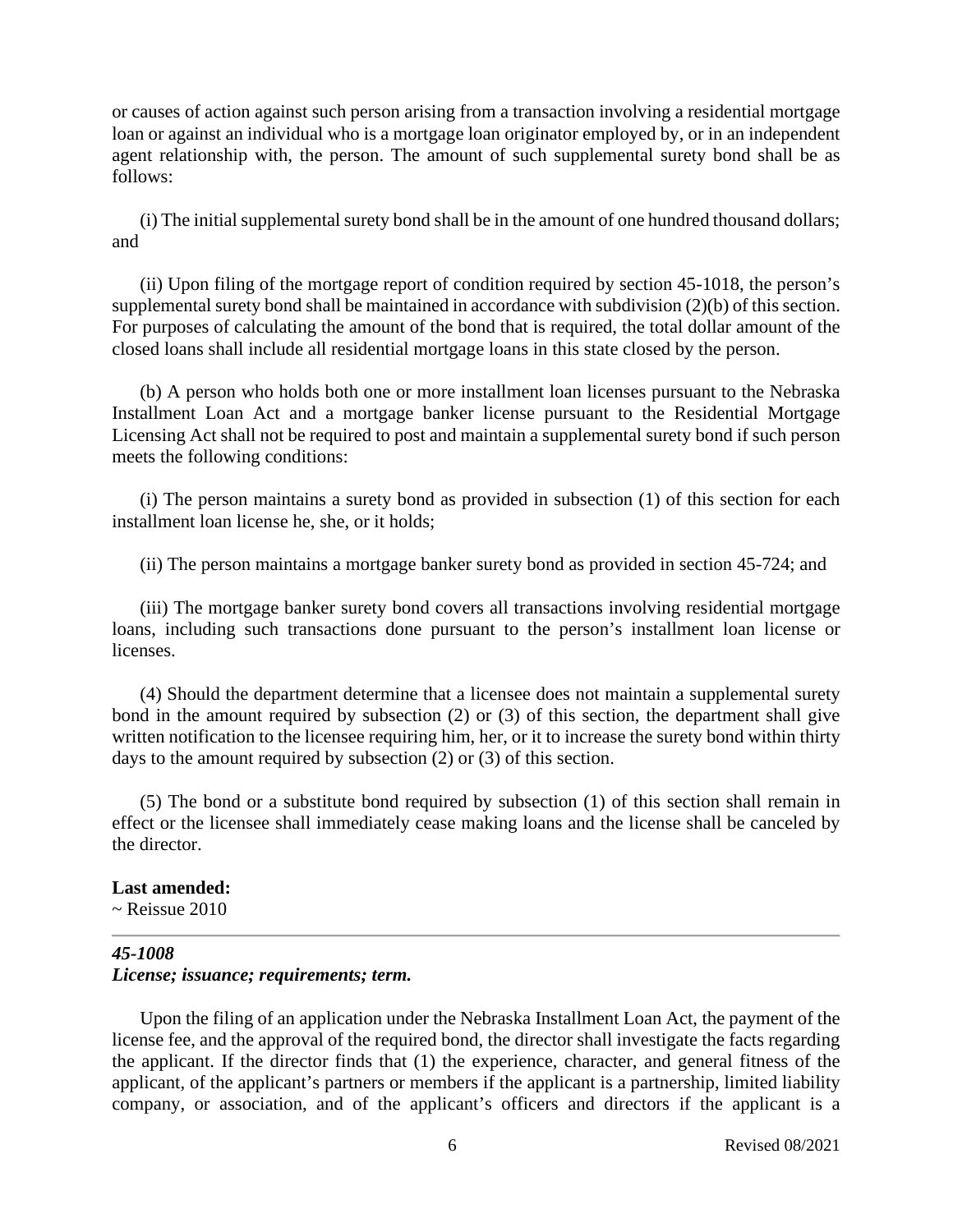corporation, are such as to warrant belief that the applicant will operate the business honestly, fairly, and efficiently within the purposes of the act, and (2) allowing the applicant to engage in business will promote the convenience and advantage of the community in which the business of the applicant is to be conducted, the department shall issue and deliver an original license to the applicant to make loans at the location specified in the application, in accordance with the act. The license shall remain in full force and effect until the following December 31 and from year to year thereafter, if and when renewed under the act, until it is surrendered by the licensee or canceled, suspended, or revoked under the act.

#### **Last amended:**

 $\sim$  Cum. Supp. 2020

### *45-1009*

*License; application; grant or denial; time allowed; abandoned application; department; powers.*

(1) The department shall approve or deny every application for license under section 45-1008 within ninety days after the filing of an application, if the application is substantially complete and is accompanied by the required fees and the approved bond.

(2) If an applicant for a license under section 45-1008 does not complete the license application and fails to respond to a notice or notices from the department to correct the deficiency or deficiencies for a period of one hundred twenty days or more after the date the department sends the initial notice to correct the deficiency or deficiencies, the department may deem the application as abandoned and may issue a notice of abandonment of the application to the applicant in lieu of proceedings to deny the application.

#### **Last amended:**

 $\sim$  Cum. Supp. 2020

### *45-1010*

## *Installment loans; licenses; limitations as to business and persons.*

Not more than one place of business shall be maintained under the same license, but more than one license may be issued to the same licensee upon compliance with all provisions of the Nebraska Installment Loan Act governing the issuance of an original license, for each such new license.

## **Last amended:**

 $\sim$  Reissue 2010

## *45-1011*

# *Installment loans; place of business; separate office required; exceptions; enforcement.*

No licensee shall conduct the business of making loans under the Nebraska Installment Loan Act within any office, room, or place of business in which any other business is solicited or engaged in, or in association or conjunction with any other business, if the director finds that the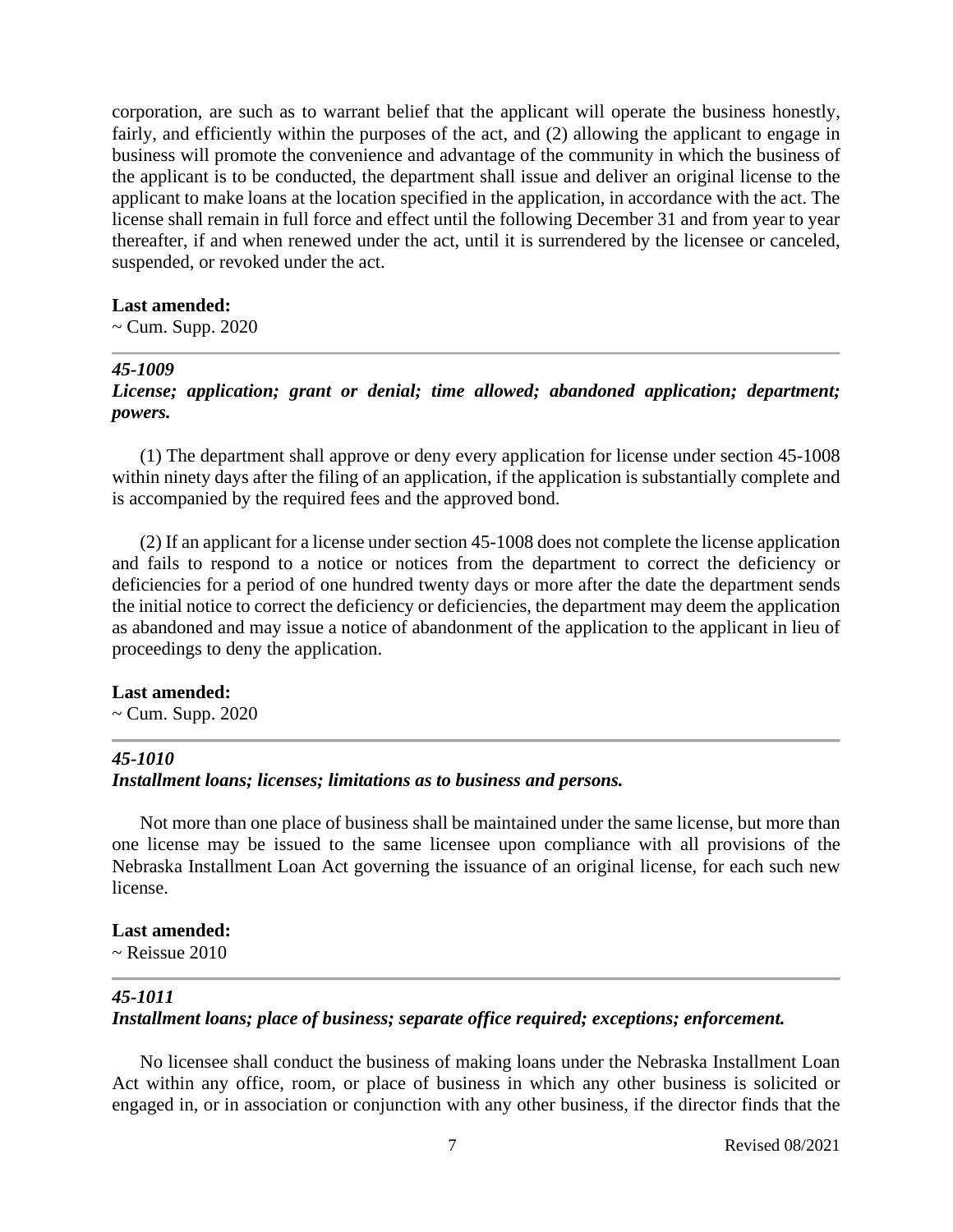other business is of such nature that the conducting of such other business tends to conceal evasion of the act or of the rules and regulations adopted and promulgated under the act. In such case, the director shall order such licensee in writing to cease and desist from such conduct.

**Last amended:**

 $\sim$  Reissue 2010

# *45-1012 Licensee; service of process.*

Obtaining a license constitutes sufficient contact with this state for the exercise of personal jurisdiction over the licensee in any action arising out of the licensee's activity in this state.

**Last amended:**  $\sim$  Reissue 2010

## *45-1013*

*Installment loans; license; renewal; fees; relocation of place of business; procedure; hearing; fee.*

(1) For the annual renewal of an original license under the Nebraska Installment Loan Act, the licensee shall file with the department a fee of two hundred fifty dollars and a renewal application containing such information as the director may require to indicate any material change in the information contained in the original application or succeeding renewal applications.

(2) For the relocation of its place of business, a licensee shall file with the department a fee of one hundred fifty dollars and an application containing such information as the director may require to determine whether the relocation should be approved. Upon receipt of the fee and application, the director shall publish a notice of the filing of the application in a newspaper of general circulation in the county where the licensee proposes to relocate. If the director receives any substantive objection to the proposed relocation within fifteen days after publication of such notice, he or she shall hold a hearing on the application in accordance with the Administrative Procedure Act and the rules and regulations adopted and promulgated under the act. The expense of any publication required by this section shall be paid by the applicant licensee.

# **Last amended:**

~ Cum. Supp. 2020

# *45-1014 Installment loans; fees; disposition.*

All original license fees and annual renewal fees shall be collected by the department and remitted to the State Treasurer for credit to the Financial Institution Assessment Cash Fund. All investigation and examination fees, charges, and costs collected by or paid to the department shall likewise be remitted to the State Treasurer for credit to the Financial Institution Assessment Cash Fund and shall be available for the uses and purposes of the fund.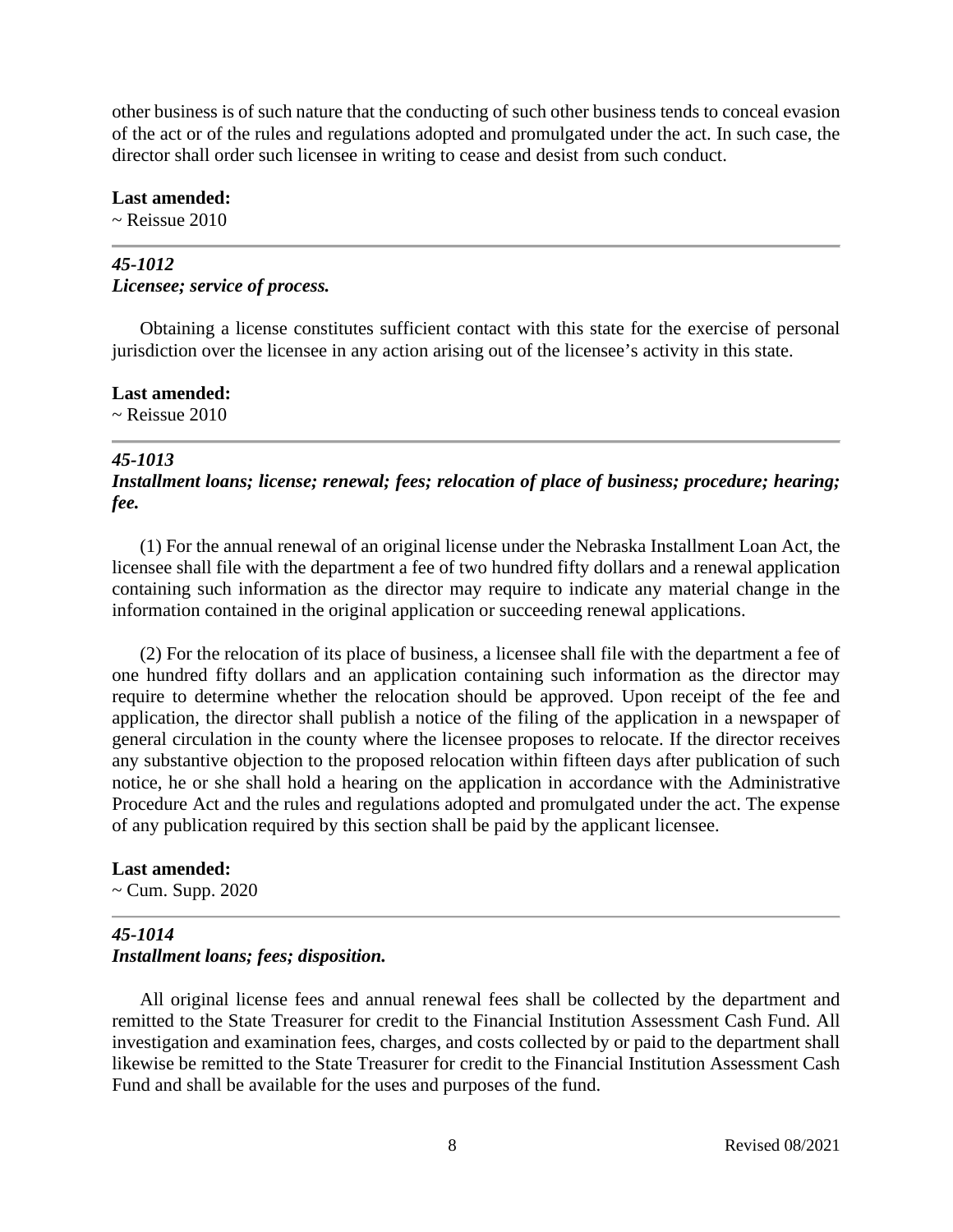# **Last amended:**

 $\sim$  Reissue 2010

# *45-1015 Installment loans; doing business without license; penalty.*

Any person who, by any device, subterfuge, or pretense whatsoever, engages in or continues any of the kinds of business or enterprise permitted to licensees by the Nebraska Installment Loan Act without having obtained the license required by the act, with intent to evade the provisions of the act, is guilty of a Class I misdemeanor.

# **Last amended:**

 $\sim$  Reissue 2010

### *45-1016*

# *Installment loans; rules and regulations; power of Department of Banking and Finance.*

The director may adopt and promulgate rules and regulations and issue orders, rulings, demands, and findings to carry out the purposes of the Nebraska Installment Loan Act.

#### **Last amended:**

 $\sim$  Reissue 2010

### *45-1017*

## *Licensees; business, records, and accounts; inspection; expenses; fines; lien.*

(1) The department shall inspect the business, records, and accounts of all persons that lend money subject to the Nebraska Installment Loan Act. The department may examine or investigate complaints about or reports of alleged violations by a licensee made to the department. The department may inspect and investigate the business, records, and accounts of all persons in the public business of lending money contrary to the act and who do not have a license under the act. The director may appoint examiners who shall, under his or her direction, investigate the loans and business and conduct examinations of licensees as often as determined by the director. The expenses incurred by the department in examining licensees and in administering the act shall be charged to the licensee as set forth in sections 8-605 and 8-606.

(2) Upon receipt by a licensee of a notice of investigation or inquiry request for information from the department, the licensee shall respond within twenty-one calendar days. Each day a licensee fails to respond as required by this subsection constitutes a separate violation.

(3) If the director finds, after notice and opportunity for hearing in accordance with the Administrative Procedure Act, that any person has willfully and intentionally violated any provision of the Nebraska Installment Loan Act, any rule or regulation adopted and promulgated under the act, or any order issued under the act, the director may order such person to pay (a) an administrative fine of not more than one thousand dollars for each separate violation and (b) the costs of investigation. The department shall remit fines collected under this subsection to the State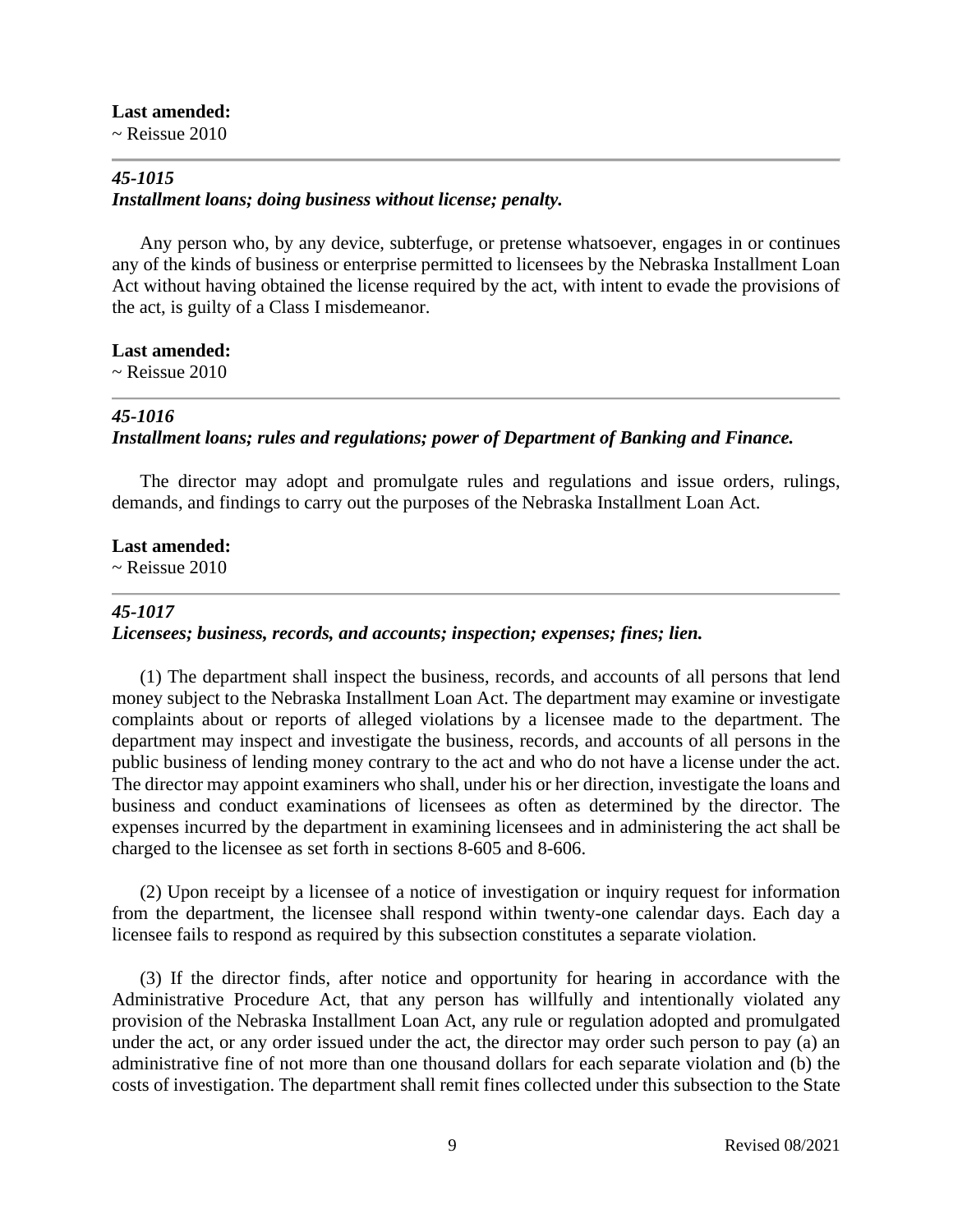Treasurer for distribution in accordance with Article VII, section 5, of the Constitution of Nebraska.

(4) If a person fails to pay an administrative fine and the costs of investigation ordered pursuant to subsection (3) of this section, a lien in the amount of such fine and costs may be imposed upon all assets and property of such person in this state and may be recovered in a civil action by the director. The lien shall attach to the real property of such person when notice of the lien is filed and indexed against the real property in the office of the register of deeds in the county where the real property is located. The lien shall attach to any other property of such person when notice of the lien is filed against the property in the manner prescribed by law. Failure of the person to pay such fine and costs constitutes a separate violation of the act.

### **Last amended:**

 $\sim$  Cum. Supp. 2020

# *45-1018 Licensees; reports.*

(1) A licensee shall on or before March 1 of each year file with the department a report of the licensee's earnings and operations for the preceding calendar year, and its assets at the end of the year, and giving such other relevant information as the department may reasonably require. The report shall be made under oath and shall be in the form and manner prescribed by the department.

(2) A licensee shall submit a mortgage report of condition as required by section 45-726, on or before a date or dates established by rule, regulation, or order of the director.

# **Last amended:**

 $\sim$  Cum. Supp. 2020

# *45-1019*

# *Cease and desist order; hearing; judicial review; enforcement; violation; penalty.*

(1) The department may order any person to cease and desist whenever the department determines that the person has violated any provision of the Nebraska Installment Loan Act. Upon entry of a cease and desist order, the director shall promptly notify the affected person that such order has been entered, of the reasons for such order, and that upon receipt, within fifteen business days after the date of the order, of written request from the affected person a hearing will be scheduled within thirty business days after the date of receipt of the written request unless the parties consent to a later date or the hearing officer sets a later date for good cause. If a hearing is not requested and none is ordered by the director, the order shall remain in effect until it is modified or vacated.

(2) The director may vacate or modify a cease and desist order if he or she finds that the conditions which caused its entry have changed or that it is otherwise in the public interest to do so.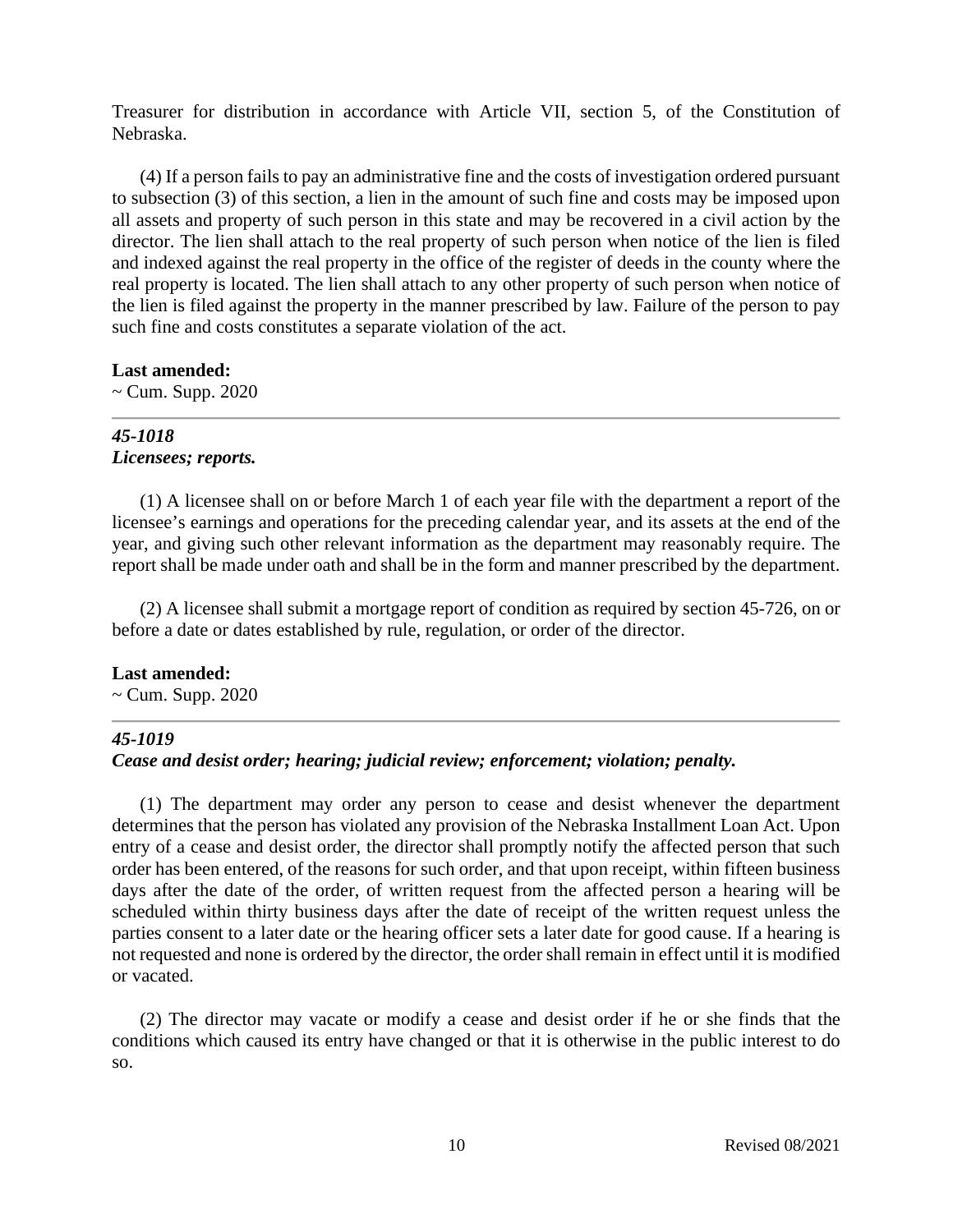(3) A person aggrieved by a cease and desist order of the director may obtain judicial review of the order in the manner prescribed in the Administrative Procedure Act and the rules and regulations adopted and promulgated by the department under the act. The director may obtain an order from the district court of Lancaster County for the enforcement of the cease and desist order.

(4) A person who violates a cease and desist order of the director may, after notice and hearing and upon further order of the director, be subject to a penalty of not more than five thousand dollars for each act in violation of the cease and desist order. The department shall remit fines collected under this section to the State Treasurer for distribution in accordance with Article VII, section 5, of the Constitution of Nebraska.

### **Last amended:**

 $\sim$  Reissue 2010

# *45-1020 Misleading advertising prohibited; enforcement.*

No licensee or other person subject to the Nebraska Installment Loan Act shall advertise, print, display, publish, distribute, or broadcast or cause or permit to be advertised, printed, displayed, published, distributed, or broadcast in any manner whatsoever any false, misleading, or deceptive statement or representation with regard to the rates, terms, or conditions for the lending of money, credit, goods, or things in action. The director may order any licensee to cease and desist from any conduct which he or she finds to be a violation of this section. The director may require that rates of charge, if stated by a licensee, be stated fully and clearly in such manner as the director deems necessary to prevent misunderstanding by prospective borrowers.

# **Last amended:**

 $\sim$  Reissue 2010

# *45-1021 Installment loans; interest, defined.*

The payment in money, credit, goods, or things in action, as consideration for any sale or assignment of, or order for, the payment of wages, salary, commission, or other compensation for services, whether earned or to be earned, shall, for purposes of regulation under the Nebraska Installment Loan Act, be deemed a loan secured by such assignment, and the amount by which the assigned compensation exceeds the amount of the consideration actually paid, shall, for the purposes of regulation under the act, be deemed interest or charges upon the loan from the date of payment to the date the compensation is payable. Such transaction shall be governed by and be subject to the act.

# **Last amended:**

 $\sim$  Reissue 2010

# *45-1022*

*Installment loans; payment in advance; application of payments.*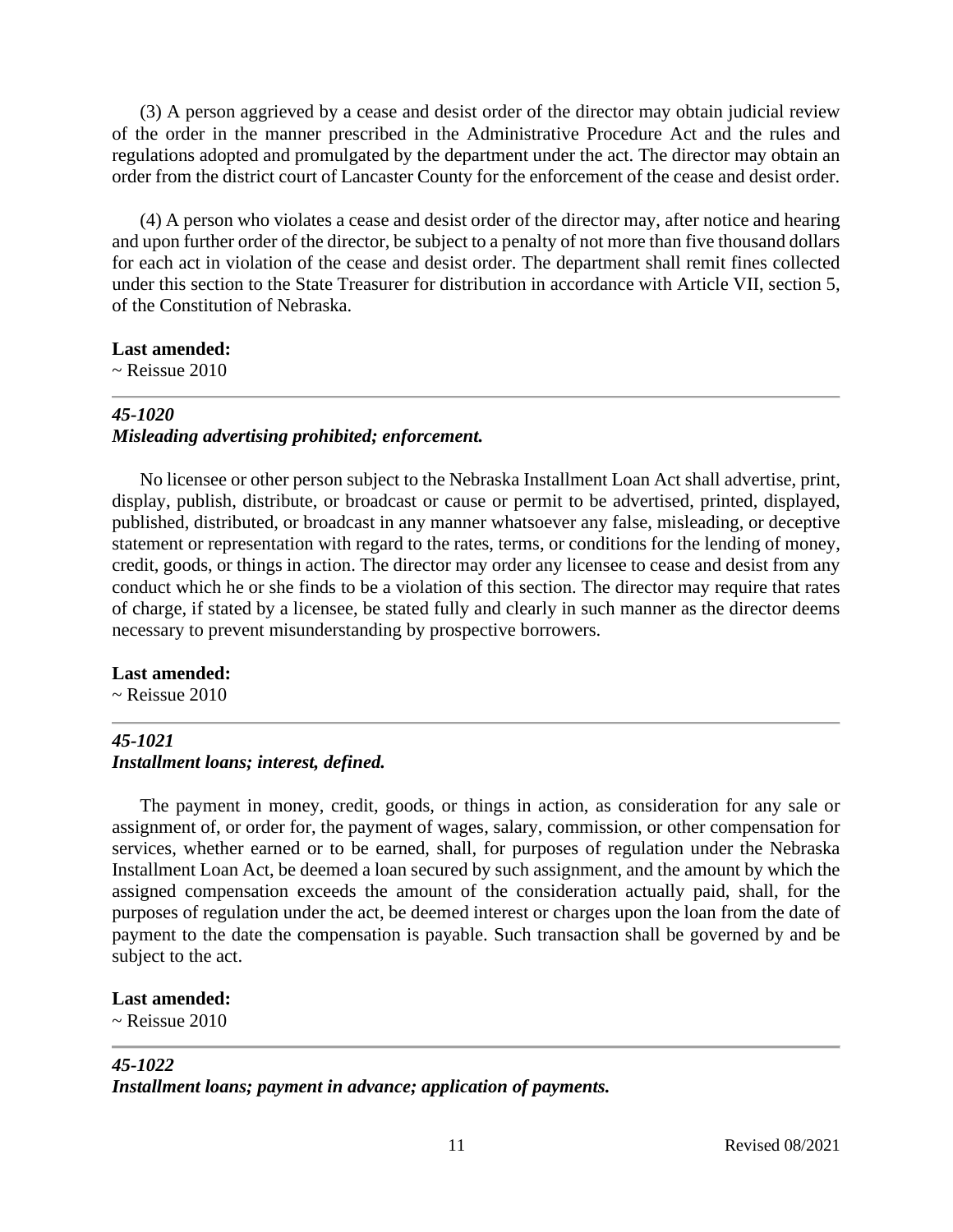Every licensee shall permit payment to be made in advance in any amount equal to one or more full installments on any loan contract at any time during regular business hours, but the licensee may apply such payment first to all accrued charges in full up to the date of such payment.

**Last amended:**

~ Reissue 2010

# *45-1023*

## *Installment loans; false statement to secure; penalty.*

Any person who makes a false statement to secure a loan is guilty of a Class III misdemeanor. The punishment shall not be exacted, however, when such a loan is made after the licensee is aware of the falsity of the statement.

### **Last amended:**

 $\sim$  Reissue 2010

## *45-1024*

# *Installment loans; interest rate authorized; charges permitted; computation; application of payments; violations; restrictions.*

(1) Except as provided in section 45-1025 and subsection (6) of this section, every licensee may make loans and may contract for and receive on such loans charges at a rate not exceeding twenty-four percent per annum on that part of the unpaid principal balance on any loan not in excess of one thousand dollars, and twenty-one percent per annum on any remainder of such unpaid principal balance. Except for loans secured by mobile homes, a licensee may not make loans for a period in excess of one hundred forty-five months if the amount of the loan is greater than three thousand dollars but less than twenty-five thousand dollars. Charges on loans made under the Nebraska Installment Loan Act shall not be paid, deducted, or received in advance. The contracting for, charging of, or receiving of charges as provided for in subsection (2) of this section shall not be deemed to be the payment, deduction, or receipt of such charges in advance.

(2) When the loan contract requires repayment in substantially equal and consecutive monthly installments of principal and charges combined, the licensee may, at the time the loan is made, precompute the charges at the agreed rate on scheduled unpaid principal balances according to the terms of the contract and add such charges to the principal of the loan. Every payment may be applied to the combined total of principal and precomputed charges until the contract is fully paid. All payments made on account of any loan except for default and deferment charges shall be deemed to be applied to the unpaid installments in the order in which they are due. The portion of the precomputed charges applicable to any particular month of the contract, as originally scheduled or following a deferment, shall be that proportion of such precomputed charges, excluding any adjustment made for a first installment period of more than one month and any adjustment made for deferment, which the balance of the contract scheduled to be outstanding during such month bears to the sum of all monthly balances originally scheduled to be outstanding by the contract. This section shall not limit or restrict the manner of calculating charges, whether by way of addon, single annual rate, or otherwise, if the rate of charges does not exceed that permitted by this section. Charges may be contracted for and earned at a single annual rate, except that the total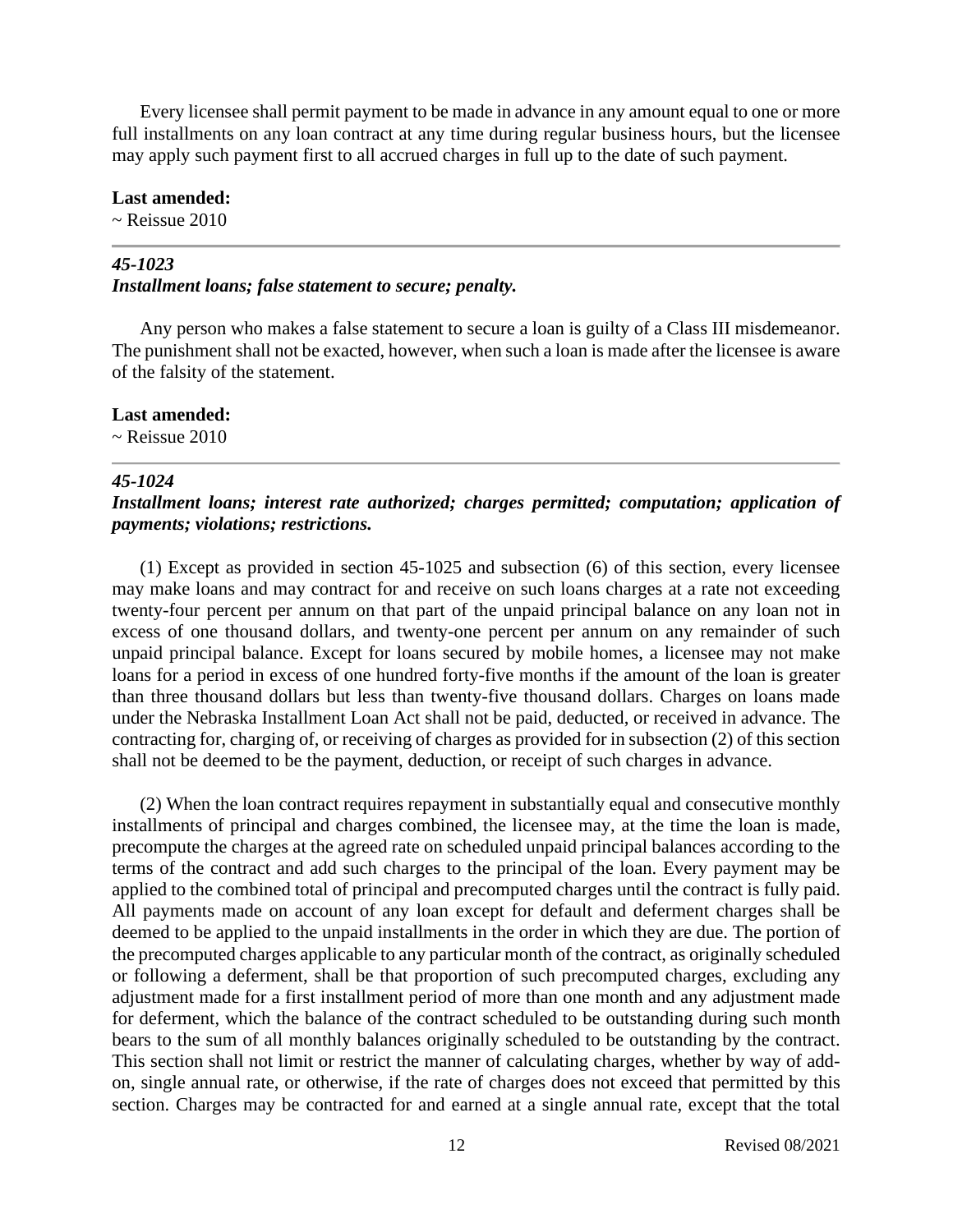charges from such rate shall not be greater than the total charges from the several rates otherwise applicable to the different portions of the unpaid balance according to subsection (1) of this section. All loan contracts made pursuant to this subsection are subject to the following adjustments:

(a) Notwithstanding the requirement for substantially equal and consecutive monthly installments, the first installment period may not exceed one month by more than twenty-one days and may not fall short of one month by more than eleven days. The charges for each day exceeding one month shall be one-thirtieth of the charges which would be applicable to a first installment period of one month. The charge for extra days in the first installment period may be added to the first installment and such charges for such extra days shall be excluded in computing any rebate;

(b) If prepayment in full by cash, a new loan, or otherwise occurs before the first installment due date, the charges shall be recomputed at the rate of charges contracted for in accordance with subsection (1) or (2) of this section upon the actual unpaid principal balances of the loan for the actual time outstanding by applying the payment, or payments, first to charges at the agreed rate and the remainder to the principal. The amount of charges so computed shall be retained in lieu of all precomputed charges;

(c) If a contract is prepaid in full by cash, a new loan, or otherwise after the first installment due date, the borrower shall receive a rebate of an amount which is not less than the amount obtained by applying to the unpaid principal balances as originally scheduled or, if deferred, as deferred, for the period following prepayment, according to the actuarial method, the rate of charge contracted for in accordance with subsection (1) or (2) of this section. The licensee may round the rate of charge to the nearest one-half of one percent if such procedure is not consistently used to obtain a greater yield than would otherwise be permitted. Any default and deferment charges which are due and unpaid may be deducted from any rebate. No rebate shall be required for any partial prepayment. No rebate of less than one dollar need be made. Acceleration of the maturity of the contract shall not in itself require a rebate. If judgment is obtained before the final installment date, the contract balance shall be reduced by the rebate which would be required for prepayment in full as of the date judgment is obtained;

(d) If any installment on a precomputed or interest bearing loan is unpaid in full for ten or more consecutive days, Sundays and holidays included, after it is due, the licensee may charge and collect a default charge not exceeding an amount equal to five percent of such installment. If any installment payment is made by a check, draft, or similar signed order which is not honored because of insufficient funds, no account, or any other reason except an error of a third party to the loan contract, the licensee may charge and collect a fifteen-dollar bad check charge. Such default or bad check charges may be collected when due or at any time thereafter;

(e) If, as of an installment due date, the payment date of all wholly unpaid installments is deferred one or more full months and the maturity of the contract is extended for a corresponding period, the licensee may charge and collect a deferment charge not exceeding the charge applicable to the first of the installments deferred, multiplied by the number of months in the deferment period. The deferment period is that period during which no payment is made or required by reason of such deferment. The deferment charge may be collected at the time of deferment or at any time thereafter. The portion of the precomputed charges applicable to each deferred balance and installment period following the deferment period shall remain the same as that applicable to such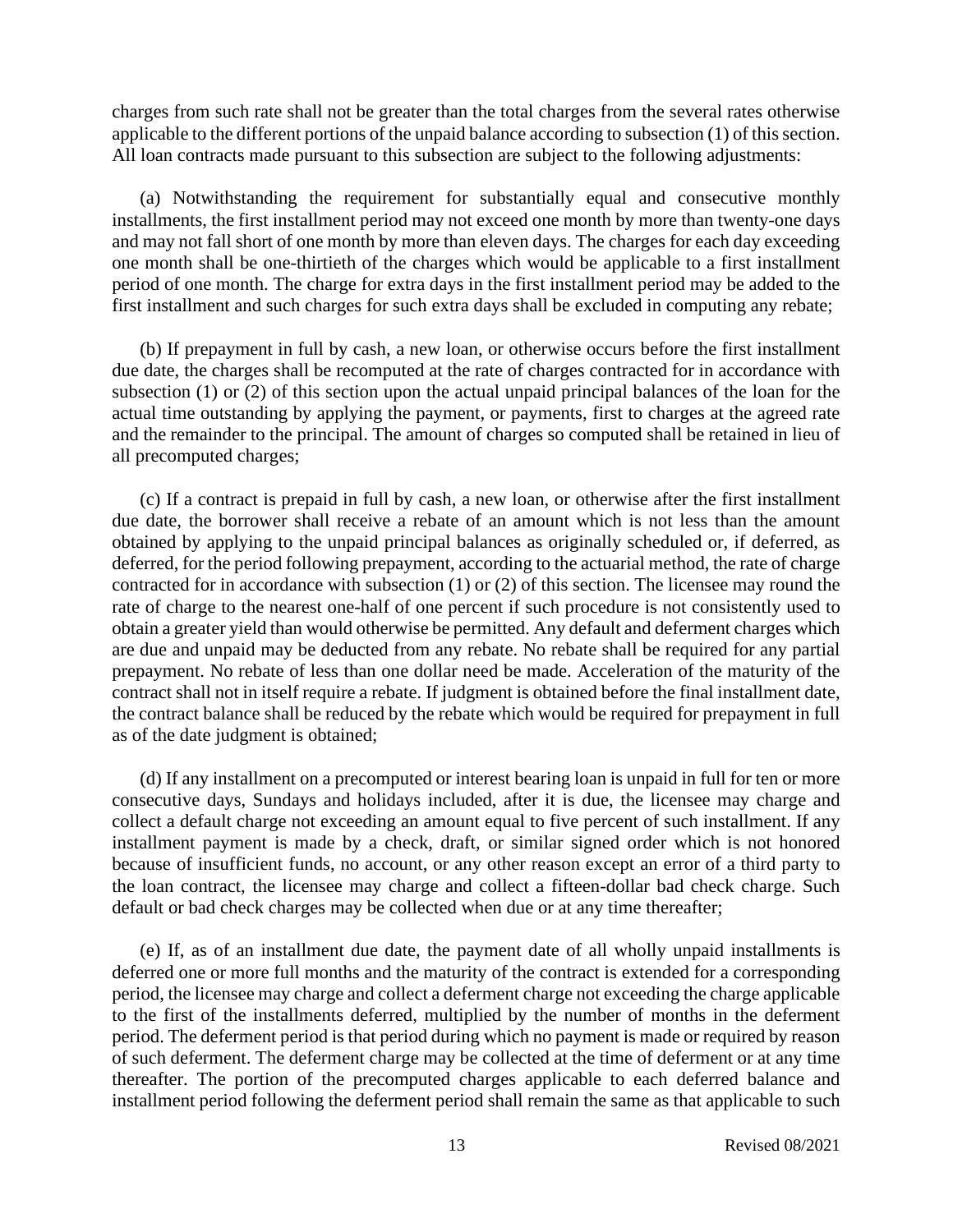balance and periods under the original loan contract. No installment on which a default charge has been collected, or on account of which any partial payment has been made, shall be deferred or included in the computation of the deferment charge unless such default charge or partial payment is refunded to the borrower or credited to the deferment charge. Any payment received at the time of deferment may be applied first to the deferment charge and the remainder, if any, applied to the unpaid balance of the contract, except that if such payment is sufficient to pay, in addition to the appropriate deferment charge, any installment which is in default and the applicable default charge, it shall be first so applied and any such installment shall not be deferred or subject to the deferment charge. If a loan is prepaid in full during the deferment period, the borrower shall receive, in addition to the required rebate, a rebate of that portion of the deferment charge applicable to any unexpired full month or months of such deferment period; and

(f) If two or more full installments are in default for one full month or more at any installment date and if the contract so provides, the licensee may reduce the contract balance by the rebate which would be required for prepayment in full as of such installment date and the amount remaining unpaid shall be deemed to be the unpaid principal balance and thereafter in lieu of charging, collecting, receiving, and applying charges as provided in this subsection, charges may be charged, collected, received, and applied at the agreed rate as otherwise provided by this section until the loan is fully paid.

(3) The charges, as referred to in subsection (1) of this section, shall not be compounded. The charging, collecting, and receiving of charges as provided in subsection (2) of this section shall not be deemed compounding. If part or all of the consideration for a loan contract is the unpaid principal balance of a prior loan, then the principal amount payable under such loan contract may include any unpaid charges on the prior loan which have accrued within sixty days before the making of such loan contract and may include the balance remaining after giving the rebate required by subsection (2) of this section. Except as provided in subsection (2) of this section, charges shall (a) be computed and paid only as a percentage per month of the unpaid principal balance or portions thereof and (b) be computed on the basis of the number of days actually elapsed. For purposes of computing charges, whether at the maximum rate or less, a month shall be that period of time from any date in a month to the corresponding date in the next month but if there is no such corresponding date then to the last day of the next month, and a day shall be considered one-thirtieth of a month when computation is made for a fraction of a month.

(4) Except as provided in subsections (5) and (6) of this section, in addition to that provided for under the Nebraska Installment Loan Act, no further or other amount whatsoever shall be directly or indirectly charged, contracted for, or received. If any amount, in excess of the charges permitted, is charged, contracted for, or received, the loan contract shall not on that account be void, but the licensee shall have no right to collect or receive any interest or other charges whatsoever. If such interest or other charges have been collected or contracted for, the licensee shall refund to the borrower all interest and other charges collected and shall not collect any interest or other charges contracted for and thereafter due on the loan involved, as liquidated damages, and the licensee or its assignee, if found liable, shall pay the costs of any action relating thereto, including reasonable attorney's fees. No licensee shall be found liable under this subsection if the licensee shows by a preponderance of the evidence that the violation was not intentional and resulted from a bona fide error notwithstanding the maintenance of procedures reasonably adopted to avoid any such error.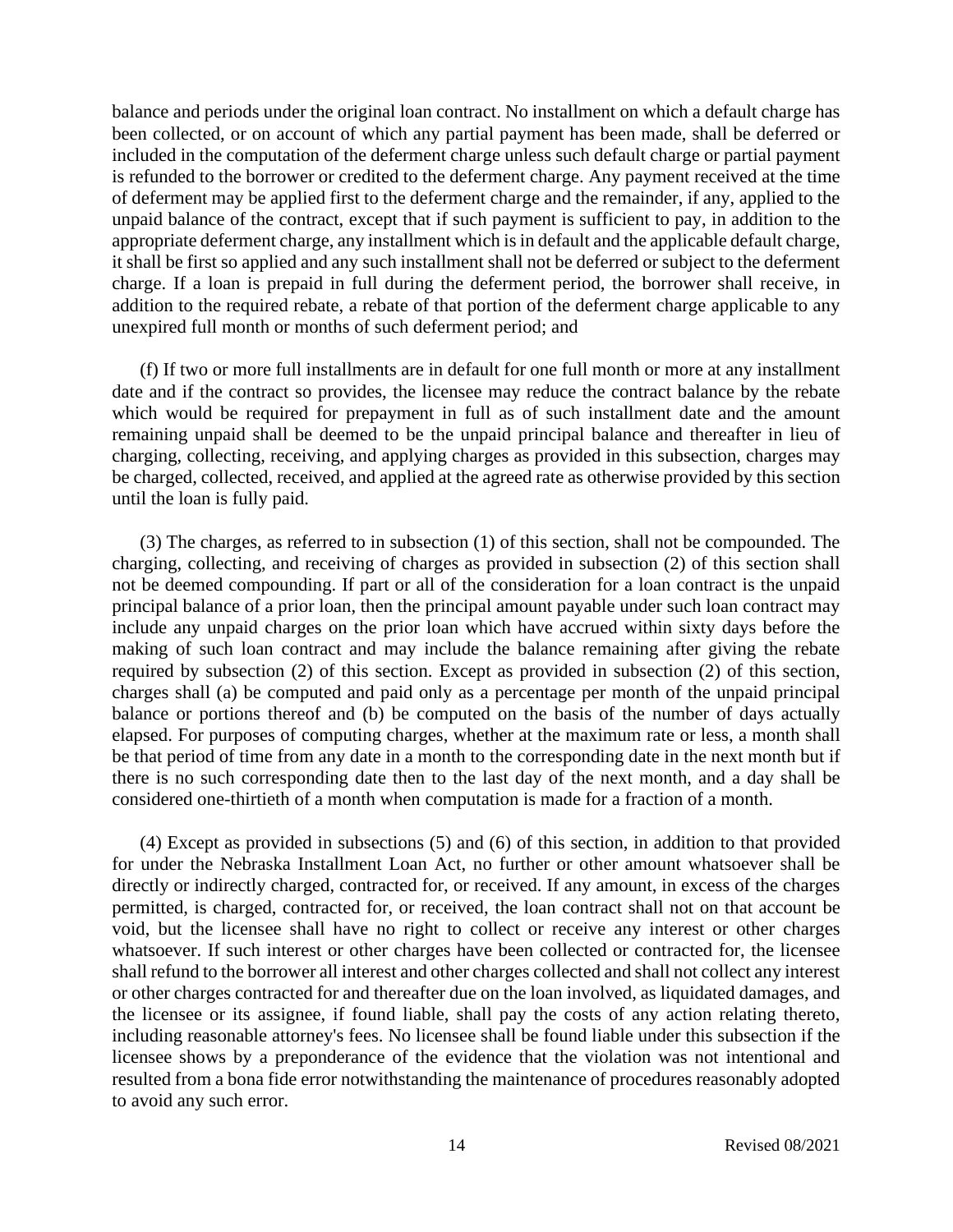(5) A borrower may be required to pay all reasonable expenses incurred in connection with the making, closing, disbursing, extending, readjusting, or renewing of loans. Such expenses may include abstracting, recording, releasing, and registration fees; premiums paid for nonfiling insurance; premiums paid on insurance policies covering tangible personal property securing the loan; amounts charged for a debt cancellation contract or a debt suspension contract, as agreed upon by the parties, if the debt cancellation contract or debt suspension contract is a contract of a financial institution or licensee and such contract is sold directly by such financial institution or licensee or by an unaffiliated, nonexclusive agent of such financial institution or licensee in accordance with 12 C.F.R. part 37, as such part existed on January 1, 2011, and the financial institution or licensee is responsible for the unaffiliated, nonexclusive agent's compliance with such part; title examinations; credit reports; survey; taxes or charges imposed upon or in connection with the making and recording or releasing of any mortgage; amounts charged for a guaranteed asset protection waiver; and fees and expenses charged for electronic title and lien services. Except as provided in subsection (6) of this section, a borrower may also be required to pay a nonrefundable loan origination fee not to exceed the lesser of five hundred dollars or an amount equal to seven percent of that part of the original principal balance of any loan not in excess of two thousand dollars and five percent on that part of the original principal balance in excess of two thousand dollars, if the licensee has not made another loan to the borrower within the previous twelve months. If the licensee has made another loan to the borrower within the previous twelve months, a nonrefundable loan origination fee may only be charged on new funds advanced on each successive loan. Such reasonable initial charges may be collected from the borrower or included in the principal balance of the loan at the time the loan is made and shall not be considered interest or a charge for the use of the money loaned.

(6)(a) Loans secured solely by real property that are not made pursuant to subdivision (11) of section 45-101.04 on real property shall not be subject to the limitations on the rate of interest provided in subsection (1) of this section or the limitations on the nonrefundable loan origination fee under subsection (5) of this section if (i) the principal amount of the loan is seven thousand five hundred dollars or more and (ii) the sum of the principal amount of the loan and the balances of all other liens against the property do not exceed one hundred percent of the appraised value of the property. Acceptable methods of determining appraised value shall be made by the department pursuant to rule, regulation, or order.

(b) An origination fee on such loan shall be computed only on the principal amount of the loan reduced by any portion of the principal that consists of the amount required to pay off another loan made under this subsection by the same licensee.

(c) A prepayment penalty on such loan shall be permitted only if (i) the maximum amount of the penalty to be assessed is stated in writing at the time the loan is made, (ii) the loan is prepaid in full within two years from the date of the loan, and (iii) the loan is prepaid with money other than the proceeds of another loan made by the same licensee. Such prepayment penalty shall not exceed six months interest on eighty percent of the original principal balance computed at the agreed rate of interest on the loan.

(d) A licensee making a loan pursuant to this subsection may obtain an interest in any fixtures attached to such real property and any insurance proceeds payable in connection with such real property or the loan.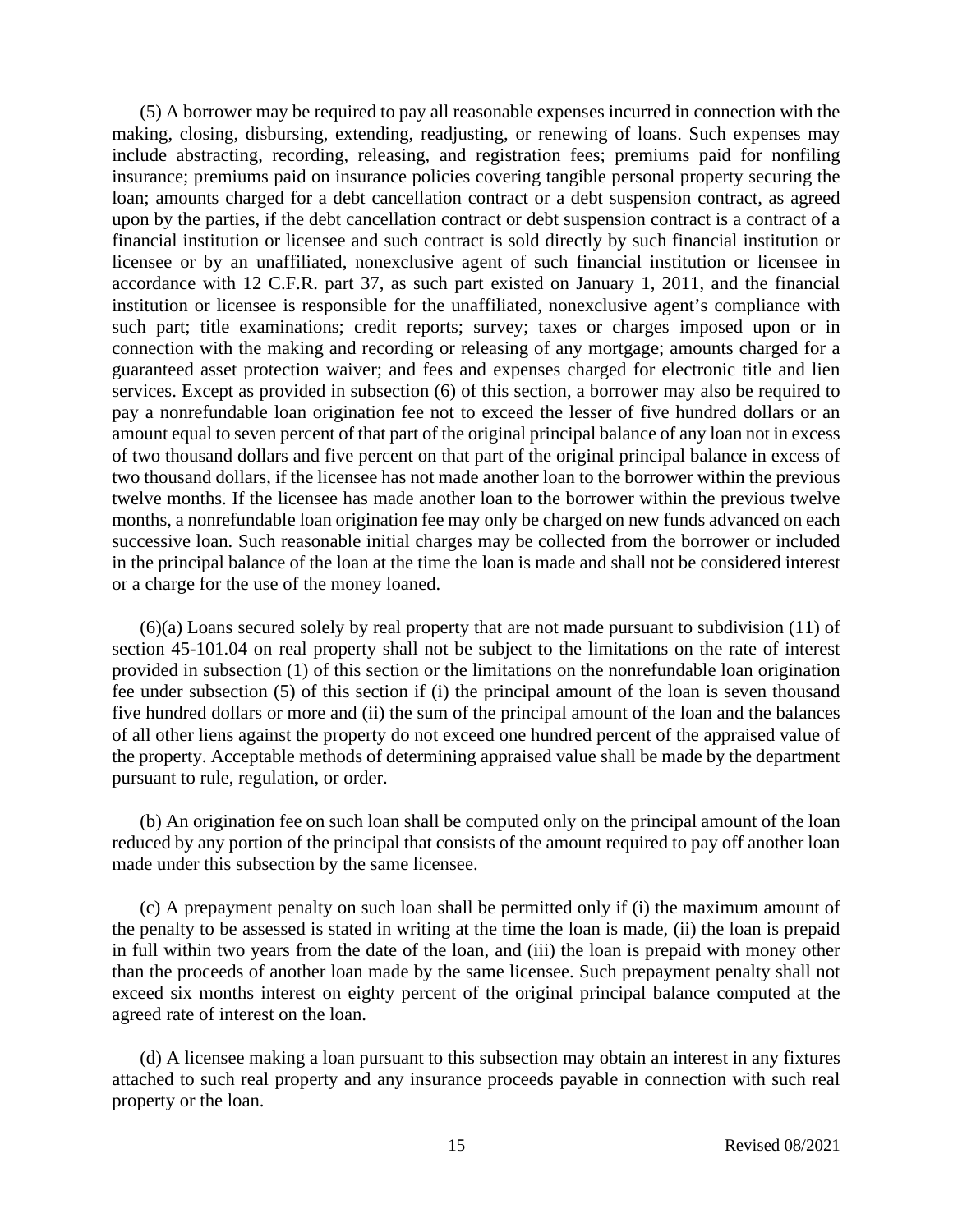(e) For purposes of this subsection, principal amount of the loan means the total sum owed by the borrower including, but not limited to, insurance premiums, loan origination fees, or any other amount that is financed, except that for purposes of subdivision (6)(b) of this section, loan origination fees shall not be included in calculating the principal amount of the loan.

#### **Last amended:**

 $\sim$  Cum. Supp. 2020

### *45-1025*

## *Installment loans; additional charges authorized; loan period; violation; effect.*

(1) Licensees may charge, contract for, or receive any amount or rate of interest permitted by section 45-101.03, 45-101.04, or 45-1024 upon any loan or upon any part or all of any aggregate indebtedness of the same person. Except as provided in subsection (2) of this section, the charging, contracting for, or receiving of a rate of interest permitted by section 45-101.04 does not exempt the licensee from compliance with the Nebraska Installment Loan Act.

(2)(a) Loans made by a licensee pursuant to subdivision (4) of section 45-101.04 are not subject to the Nebraska Installment Loan Act if such loans are not made on real property.

(b) Loans made by a licensee pursuant to subdivision (11) of section 45-101.04 on real property are not subject to the Nebraska Installment Loan Act. A licensee making such loans shall comply with and be subject to the Residential Mortgage Licensing Act with respect to such loans, except that the licensee shall not be required to obtain a mortgage banker license under the Residential Mortgage Licensing Act.

(c) Any mortgage loan originator who works as an employee or independent agent of a licensee shall be required to obtain a mortgage loan originator license and shall be subject to the Residential Mortgage Licensing Act.

(3) Except as provided in subdivision  $(2)(a)$  of section 45-1024, no licensee shall enter into any loan contract under the Nebraska Installment Loan Act under which the borrower agrees to make any payment of principal more than thirty-six calendar months from the date of making such contract when the principal balance is not more than three thousand dollars. Every loan contract precomputed pursuant to subsection (2) of section 45-1024 shall provide for repayment of principal and charges in installments which shall be payable at approximately equal periodic intervals of time and so arranged that no installment is substantially greater in amount than any preceding installment. When necessary in order to facilitate payment in accordance with the borrower's principal source of income or when the loan contract is not precomputed pursuant to subsection (2) of section 45-1024, the payment schedule may reduce or omit installment payments. Any loan contract made in violation of this section, either knowingly or without the exercise of due care to prevent the violation, shall not on that account be void, but the licensee has no right to collect or receive any interest or charges on such loan. If any interest or other charges have been collected or contracted for, the licensee shall refund to the borrower all interest and other charges collected and shall not collect thereafter any interest or other charges contracted for and thereafter due on the loan involved, as liquidated damages, and the licensee or its assignee, if found liable, shall pay the costs of any action relating thereto, including reasonable attorney's fees. No licensee shall be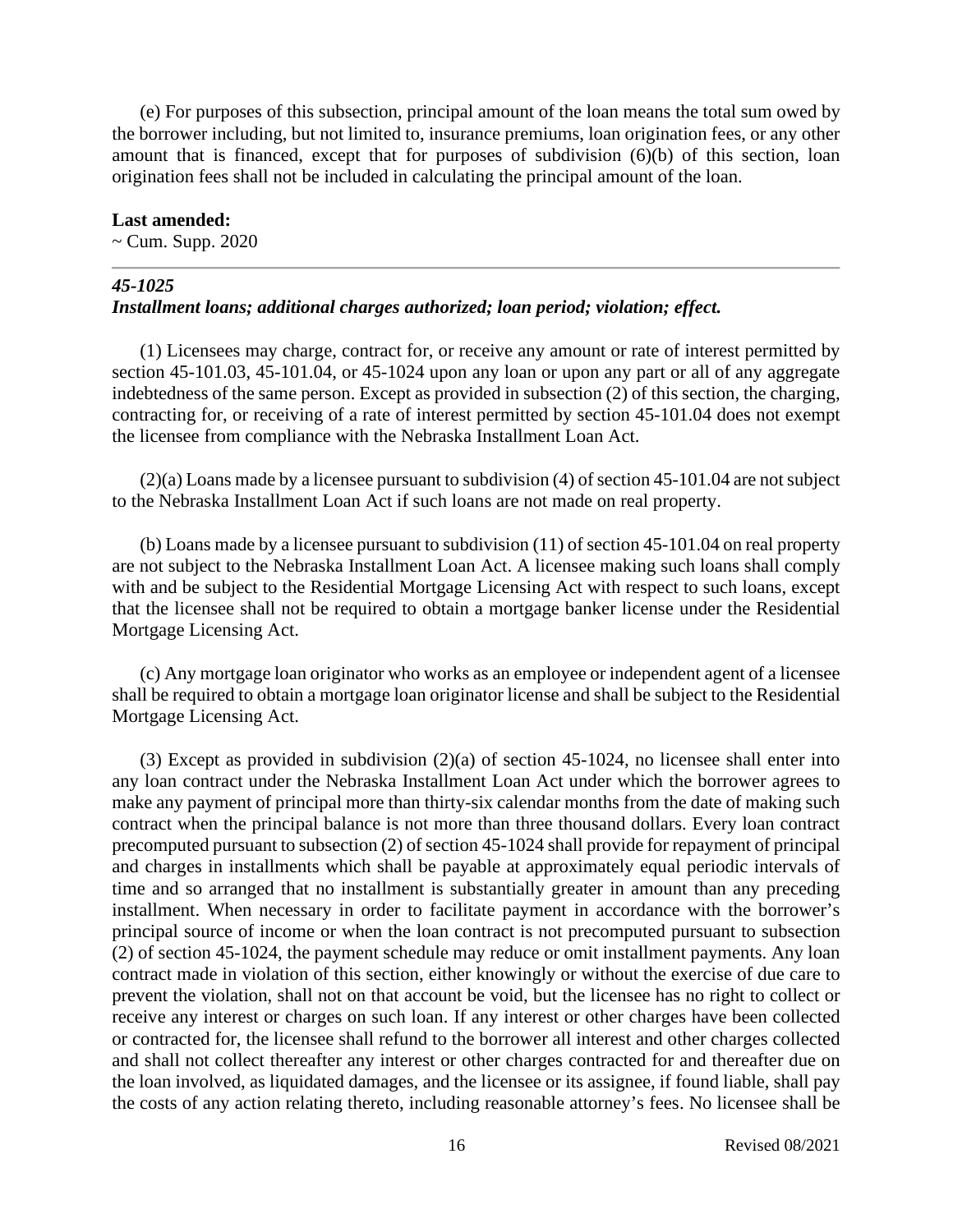found liable under this subsection if the licensee shows by a preponderance of the evidence that the violation was not intentional and resulted from a bona fide error notwithstanding the maintenance of procedures reasonably adopted to avoid any such error.

**Last amended:**  $\sim$  Reissue 2010

# *45-1026*

# *Installment loans; insurance upon security; licensee may require; restrictions; refunds; when.*

(1) The following types of insurance or one or more of the following types of insurance may be written in connection with loans made by licensees under the Nebraska Installment Loan Act:

(a) Fire, theft, windstorm, or comprehensive, including fire, theft, and windstorm, fifty dollars or more deductible collision, and bodily injury liability and property damage liability upon motor vehicles;

(b) Fire and extended-coverage insurance upon real property;

(c) Fire and extended-coverage insurance upon tangible personal property, limited to the principal amount of the loan;

(d) Involuntary unemployment or job protection insurance. In the event of a renewal of a loan contract, this type of insurance shall be canceled and a refund of the unearned premium credited or made before new insurance of this type may be rewritten. Such insurance shall not be required as a condition precedent to the making of such loan; and

(e) Life, health, and accident insurance or any of them, except that the amount of such insurance shall not exceed the total amount to be repaid under the loan contract and the term shall not extend beyond the final maturity date of the loan contract. In the event of a renewal of a loan contract, this type of insurance shall be canceled and a refund of the unearned premium credited or made before new insurance of this type may be written in connection with such loan. Such insurance shall not be required as a condition precedent to the making of such loan.

(2) In addition to the types of insurance written under subsection (1) of this section by licensees under the act, any other type of insurance or motor club service as defined in section 44-3707 may be provided for the benefit of a licensee's borrower or the borrower's immediate family whether or not in connection with a loan, except that such insurance or motor club service shall not be required as a condition precedent to the making of any loan. Nothing in this subsection alters or eliminates any insurance licensing requirements or certificate of authority requirements under the Motor Club Services Act.

(3) Notwithstanding sections 45-1024 and 45-1025, any gain or advantage, in the form of commission or otherwise, to the licensee or to any employee, affiliate, or associate of the licensee from such insurance or motor club service or the sale thereof shall not be deemed to be an additional or further charge in connection with the loan contract. The insurance premium or motor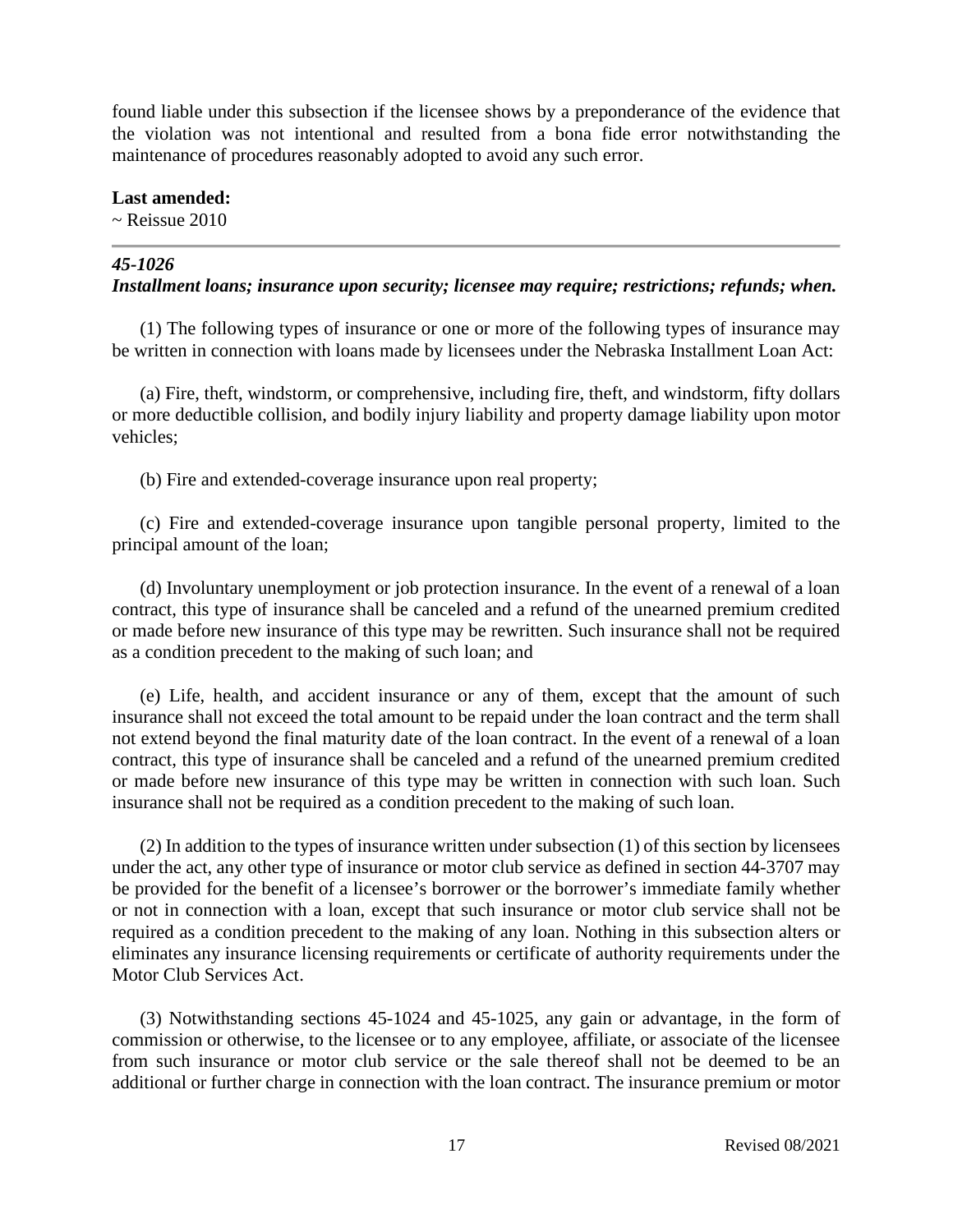club service contract fee may be collected from the borrower or financed through the loan contract at the time the loan is made.

(4)(a) Insurance permitted under this section shall be obtained through a duly licensed insurance agent, agency, or broker. Premiums shall not exceed those fixed by law or current applicable manual rates. Insurance written, as authorized by this section, may contain a mortgage clause or other appropriate provision to protect the insurable interest of the licensee.

(b) Motor club services permitted under this section shall be obtained through a motor club which holds a certificate of authority under the Motor Club Services Act.

(5) In the event of a renewal of a loan contract, any insurance or motor club service sold pursuant to this section shall be canceled and (a) a refund of the unearned premium or motor club service contract fee credited or made before new insurance or motor club service of the same type as that being canceled may be rewritten or (b) the holder of the loan contract shall send notice to the buyer within fifteen business days after cancellation of the name, address, and telephone number of the insurance company or motor club which issued the insurance contract or motor club service contract or the party responsible for any refund and notice that the buyer may be eligible for a refund. A copy of such notice shall be retained by the holder of the loan contract.

(6) If any insurance or motor club service sold pursuant to this section is canceled or the premium or motor club service contract fee adjusted during the term of the loan contract, any refund of the insurance premium or motor club service contract fee plus the unearned interest thereon received by the holder shall be credited by the holder to the loan contract or otherwise refunded, except to the extent applied toward payment for similar insurance or motor club service protecting the interests of the buyer and the holder or either of them.

(7) If any insurance or motor club service sold pursuant to this section is canceled due to the payment of all sums for which the buyer is liable under a loan contract, the holder of the loan contract shall, upon receipt of payment of all sums due, send notice to the buyer within fifteen business days after payment of the sums due of the name, address, and telephone number of the insurance company or motor club which issued the insurance contract or motor club service contract or the party responsible for any refund and notice that the buyer may be eligible for a refund. A copy of such notice shall be retained by the holder of the loan contract. This subsection does not apply if the holder of the loan contract previously credited the refund of the insurance premium or motor club service contract fee to the loan contract or otherwise refunded the insurance premium or motor club service contract fee to the buyer.

#### **Last amended:**

 $\sim$  Reissue 2010

#### *45-1027*

## *Installment loans; insurance procured through licensee; statement.*

The licensee shall, at the time the loan is made, give to the borrower, or if more than one, to one of them, a statement concerning any insurance procured by or through the licensee, which includes the amount of any premium which the borrower has paid or is obligated to pay, the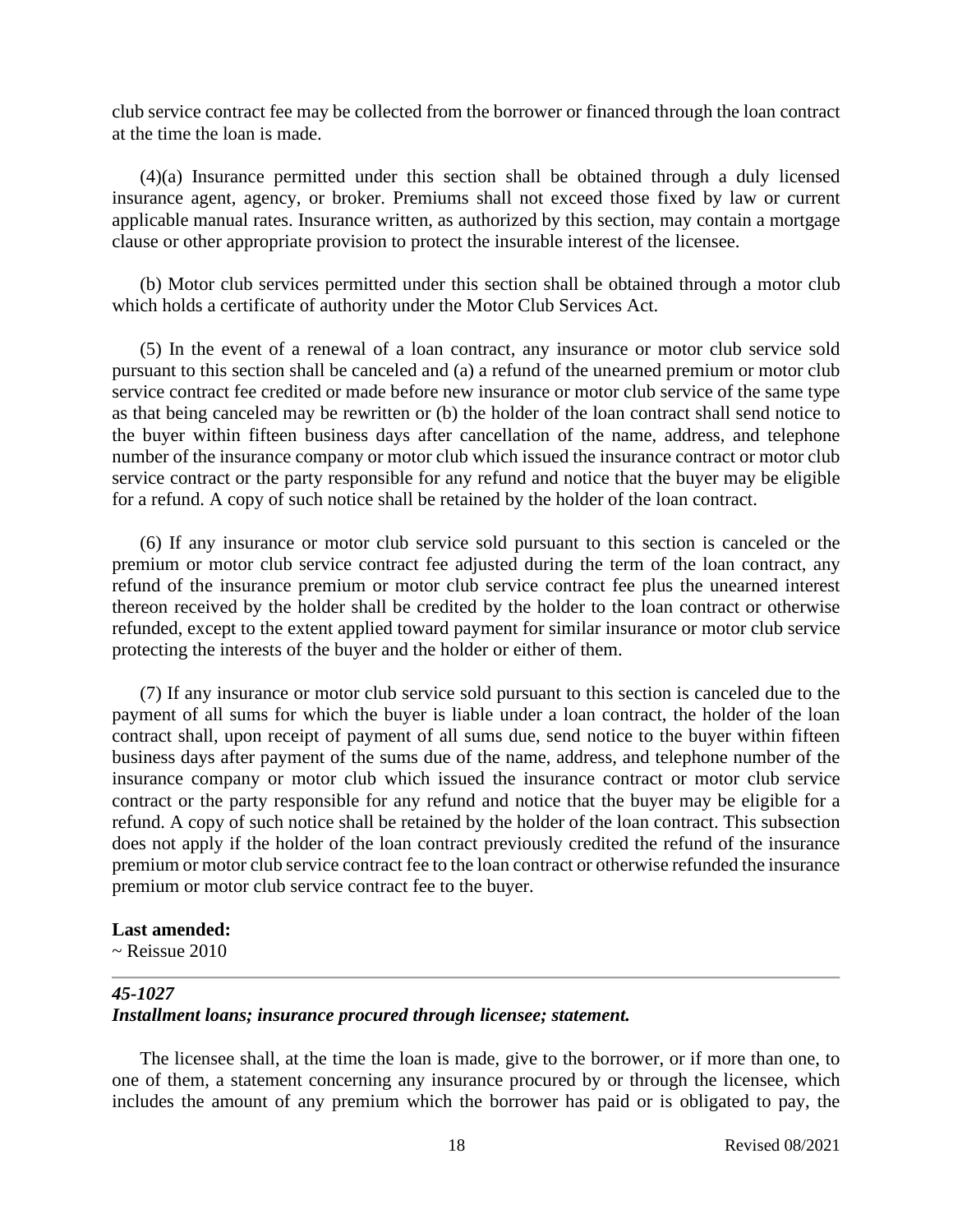amount, the expiration date of the policy, and a concise description of the risks insured. If a borrower procures insurance by or through a licensee, the licensee shall deliver to the borrower within fifteen days after the making of the loan an executed copy of the insurance policy or certificate of insurance.

#### **Last amended:**

~ Reissue 2010

### *45-1028*

### *Installment loans; assignments of wages or security agreement in blank; prohibited.*

No licensee shall receive any security agreement or assignment of salary or wages signed in blank. All blank spaces shall be filled in with ink or typewritten or printed with the proper names and amounts showing the name of the person by whom the individual making the conveyance or assignment is employed. No assignment or order for wages is valid if it contains an amount in excess of the sum borrowed together with the interest and charges as provided in the Nebraska Installment Loan Act.

#### **Last amended:**

~ Reissue 2010

## *45-1029*

# *Installment loans; power of attorney and instruments with blanks prohibited.*

No licensee shall take a power of attorney, or any instrument signed by an attorney in fact and not personally, or any instrument signed in which blanks are left to be filled after execution.

#### **Last amended:**

 $\sim$  Reissue 2010

#### *45-1030*

# *Installment loans; assignment of wages; consent of spouse necessary.*

No assignment of or order for wages to secure a loan or advancement is valid when made by a married man or woman unless the written consent of the wife or husband to the making of such loan is attached thereto.

### **Last amended:**

 $\sim$  Reissue 2010

# *45-1031*

### *Installment loans; statement to borrower; contents.*

Every licensee shall, at the time any loan is made, give to the borrower, or if there are two or more borrowers, to one of them, a statement in the English language disclosing in clear and distinct terms the information required to be disclosed under the federal Consumer Credit Protection Act.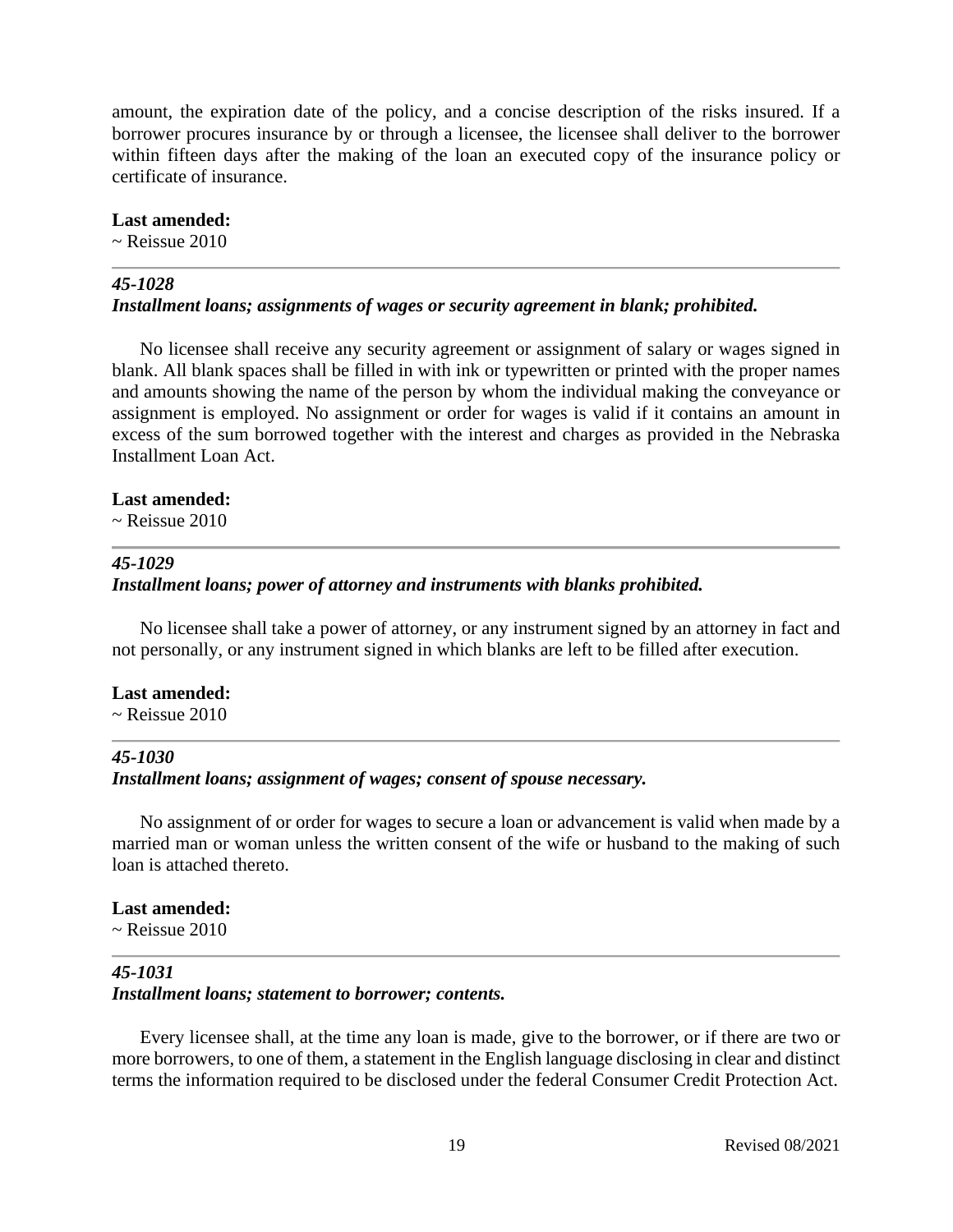#### **Last amended:**

 $\sim$  Reissue 2010

# *45-1032 Surrender of license; effect.*

A licensee may voluntarily surrender a license by delivering to the director written notice of the surrender. Surrender of a license (1) shall not affect civil or criminal liability for acts committed before the surrender or liability for any fines which may be levied against the licensee or any of its officers, directors, shareholders, partners, or members pursuant to section 45-1033 for acts committed before the surrender and (2) shall not impair or affect the obligation of a preexisting lawful contract between the licensee and any person, including a borrower. The department shall issue a notice of cancellation of the license following such surrender.

### **Last amended:**

 $\sim$  Reissue 2010

# *45-1033*

## *License; administrative fine; disciplinary actions; failure to renew.*

(1) The director may, following a hearing under the Administrative Procedure Act and the rules and regulations adopted and promulgated by the department under the act, suspend or revoke any license issued pursuant to the Nebraska Installment Loan Act. The director may also impose an administrative fine on the licensee for each separate violation of the act. The director may take one or more of these actions if the director finds:

(a) The licensee has materially violated or demonstrated a continuing pattern of violating the Nebraska Installment Loan Act or rules and regulations adopted and promulgated under the act, any order issued under the act, or any other state or federal law applicable to the conduct of its business;

(b) A fact or condition exists which, if it had existed at the time of the original application for the license, would have warranted the director to deny the application;

(c) The licensee has violated a voluntary consent or compliance agreement which had been entered into with the director;

(d) The licensee has knowingly provided or caused to be provided to the director any false or fraudulent representation of a material fact or any false or fraudulent financial statement or suppressed or withheld from the director any information which, if submitted by the licensee, would have resulted in denial of the license application;

(e) The licensee has refused to permit an examination by the director of the licensee pursuant to subsection (1) of section 45-1017 or refused or failed to comply with subsection (2) of section 45-1017 or failed to make any report required under section 45-1018. Each day the licensee continues in violation of this subdivision constitutes a separate violation;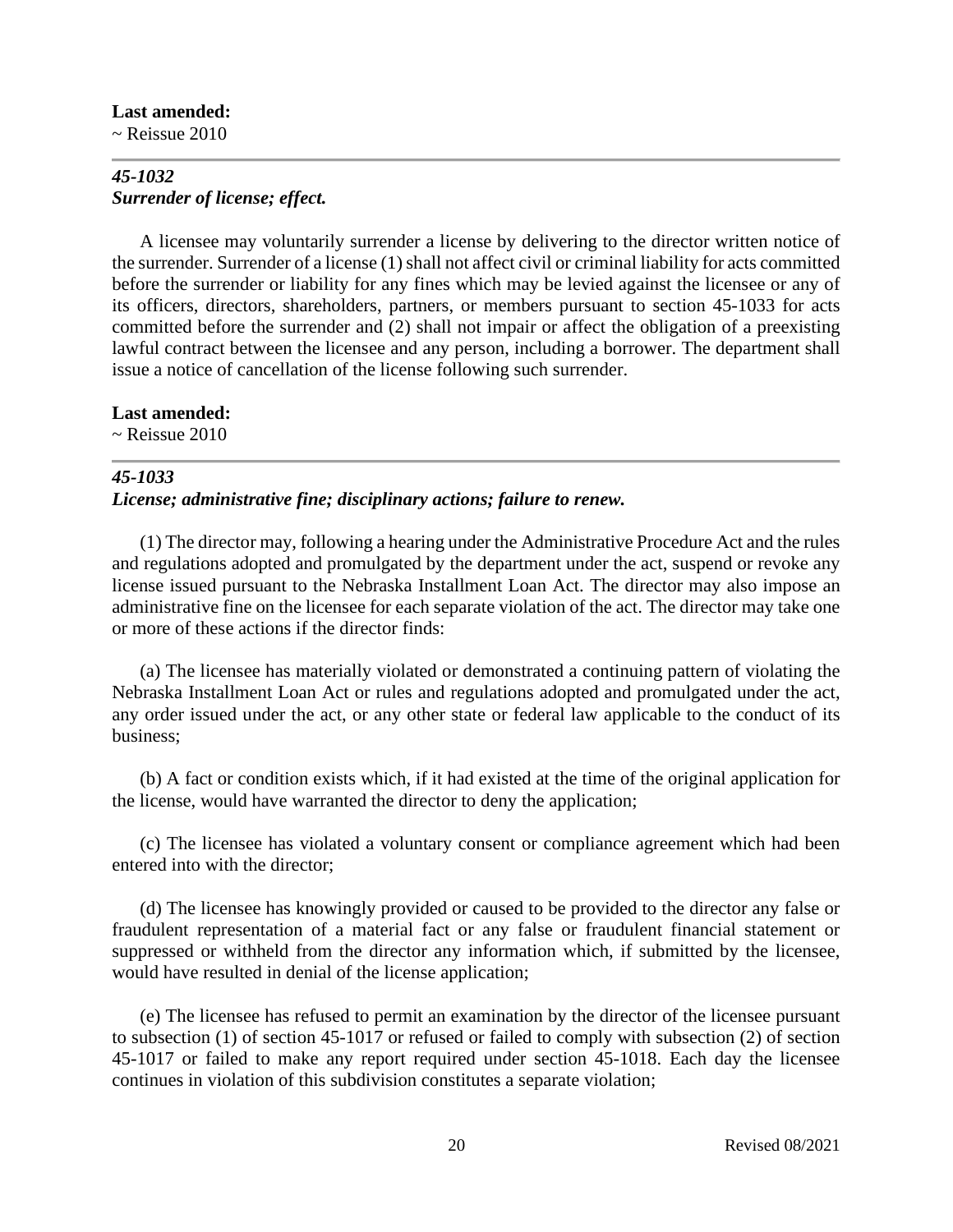(f) The licensee has failed to maintain records as required by the director following written notice. Each day the licensee continues in violation of this subdivision constitutes a separate violation;

(g) The licensee knowingly has employed any individual or knowingly has maintained a contractual relationship with any individual acting as an agent, if such individual has been convicted of, pleaded guilty to, or was found guilty after a plea of nolo contendere to (i) a misdemeanor under any state or federal law which involves dishonesty or fraud or which involves any aspect of the mortgage banking business, financial institution business, or installment loan business or (ii) any felony under state or federal law;

(h) The licensee has violated the written restrictions or conditions under which the license was issued;

(i) The licensee, or if the licensee is a business entity, one of the officers, directors, members, partners, or controlling shareholders, was found guilty after a plea of nolo contendere to (i) a misdemeanor under any state or federal law which involves dishonesty or fraud or which involves any aspect of the mortgage banking business, financial institution business, or installment loan business or (ii) any felony under state or federal law; or

(j) The licensee knowingly has employed any individual or knowingly has maintained a contractual relationship with any individual acting as an agent, if such individual is conducting activities requiring a mortgage loan originator license in this state without first obtaining such license.

(2) Except as provided in this section, a license shall not be revoked or suspended except after notice and a hearing in accordance with the Administrative Procedure Act and the rules and regulations adopted and promulgated by the department under the act.

(3)(a) If a licensee fails to renew its license as required by subsection (1) of section 45-1013 and does not voluntarily surrender the license pursuant to section 45-1032, the department may issue a notice of expiration of the license to the licensee in lieu of revocation proceedings.

(b) If a licensee fails to maintain a surety bond as required by section 45-1007, the department may issue a notice of cancellation of the license in lieu of revocation proceedings.

(4) Revocation, suspension, cancellation, or expiration of a license shall not impair or affect the obligation of a preexisting lawful contract between the licensee and any person, including a borrower.

(5) Revocation, suspension, cancellation, or expiration of a license shall not affect civil or criminal liability for acts committed before the revocation, suspension, cancellation, or expiration or liability for any fines which may be imposed against the licensee or any of its officers, directors, shareholders, partners, or members pursuant to this section or section 45-1069 for acts committed before the surrender.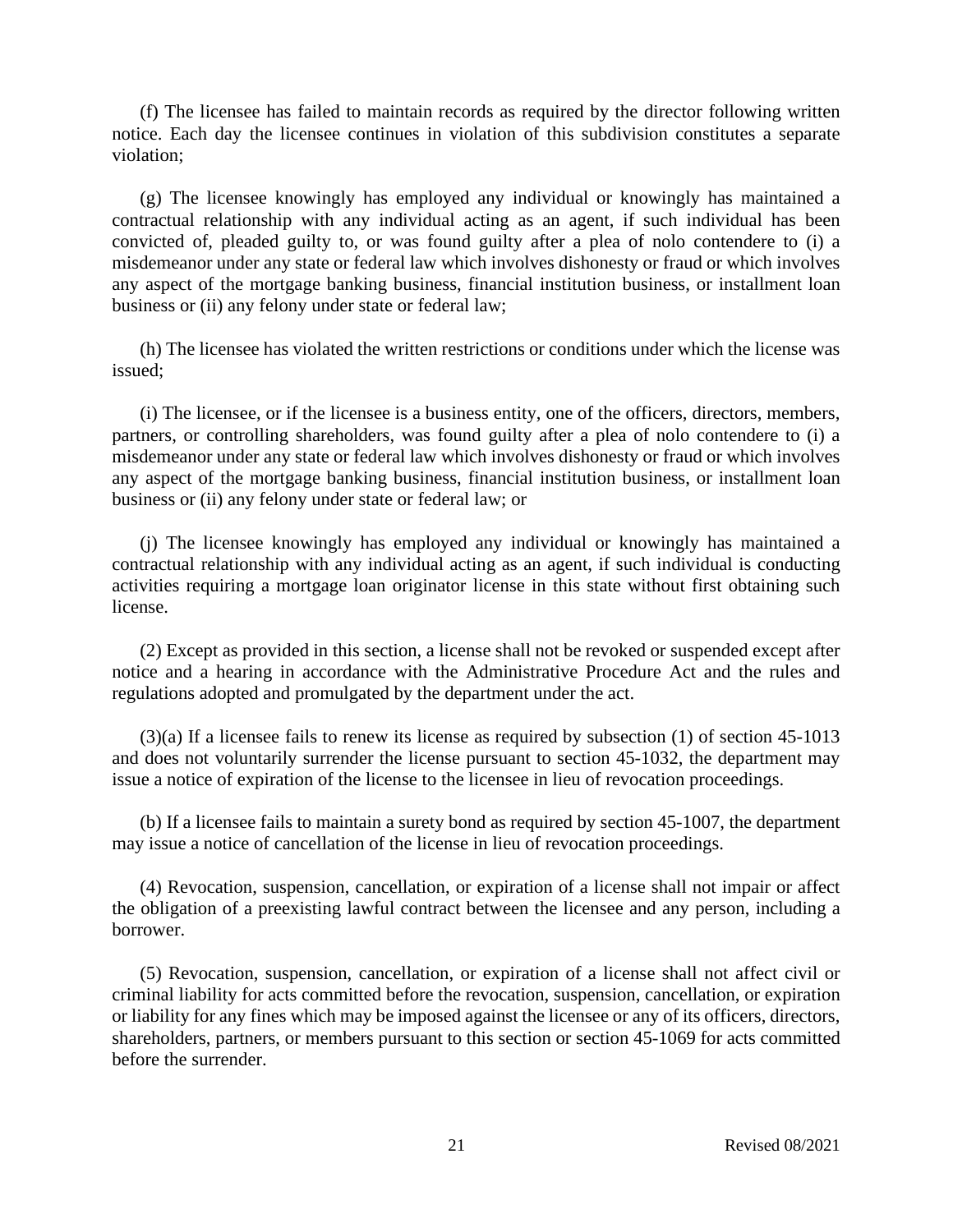#### **Last amended:**

 $\sim$  Cum. Supp. 2020

# *45-1033.01*

# *License and registration under Nationwide Mortgage Licensing System and Registry; department; powers and duties; director; duties.*

(1) The department shall require licensees to be licensed and registered through the Nationwide Mortgage Licensing System and Registry. In order to carry out this requirement, the department is authorized to participate in the Nationwide Mortgage Licensing System and Registry. For this purpose, the department may establish, by adopting and promulgating rules and regulations or by order, requirements as necessary. The requirements may include, but not be limited to:

(a) Background checks of applicants and licensees, including, but not limited to:

(i) Criminal history through fingerprint or other data bases;

(ii) Civil or administrative records;

(iii) Credit history; or

(iv) Any other information as deemed necessary by the Nationwide Mortgage Licensing System and Registry;

(b) The payment of fees to apply for or renew a license through the Nationwide Mortgage Licensing System and Registry;

(c) Compliance with prelicensure education and testing and continuing education;

(d) The setting or resetting, as necessary, of renewal processing or reporting dates; and

(e) Amending or surrendering a license or any other such activities as the director deems necessary for participation in the Nationwide Mortgage Licensing System and Registry.

(2) In order to fulfill the purposes of the Nebraska Installment Loan Act, the department is authorized to establish relationships or contracts with the Nationwide Mortgage Licensing System and Registry or other entities designated by the Nationwide Mortgage Licensing System and Registry to collect and maintain records and process transaction fees or other fees related to licensees or other persons subject to the act. The department may allow such system to collect licensing fees on behalf of the department and allow such system to collect a processing fee for the services of the system directly from each licensee or applicant for a license.

(3) The director is required to regularly report violations of the act pertaining to residential mortgage loans, as defined in section 45-702, as well as enforcement actions and other relevant information, to the Nationwide Mortgage Licensing System and Registry subject to the provisions contained in section 45-1033.02.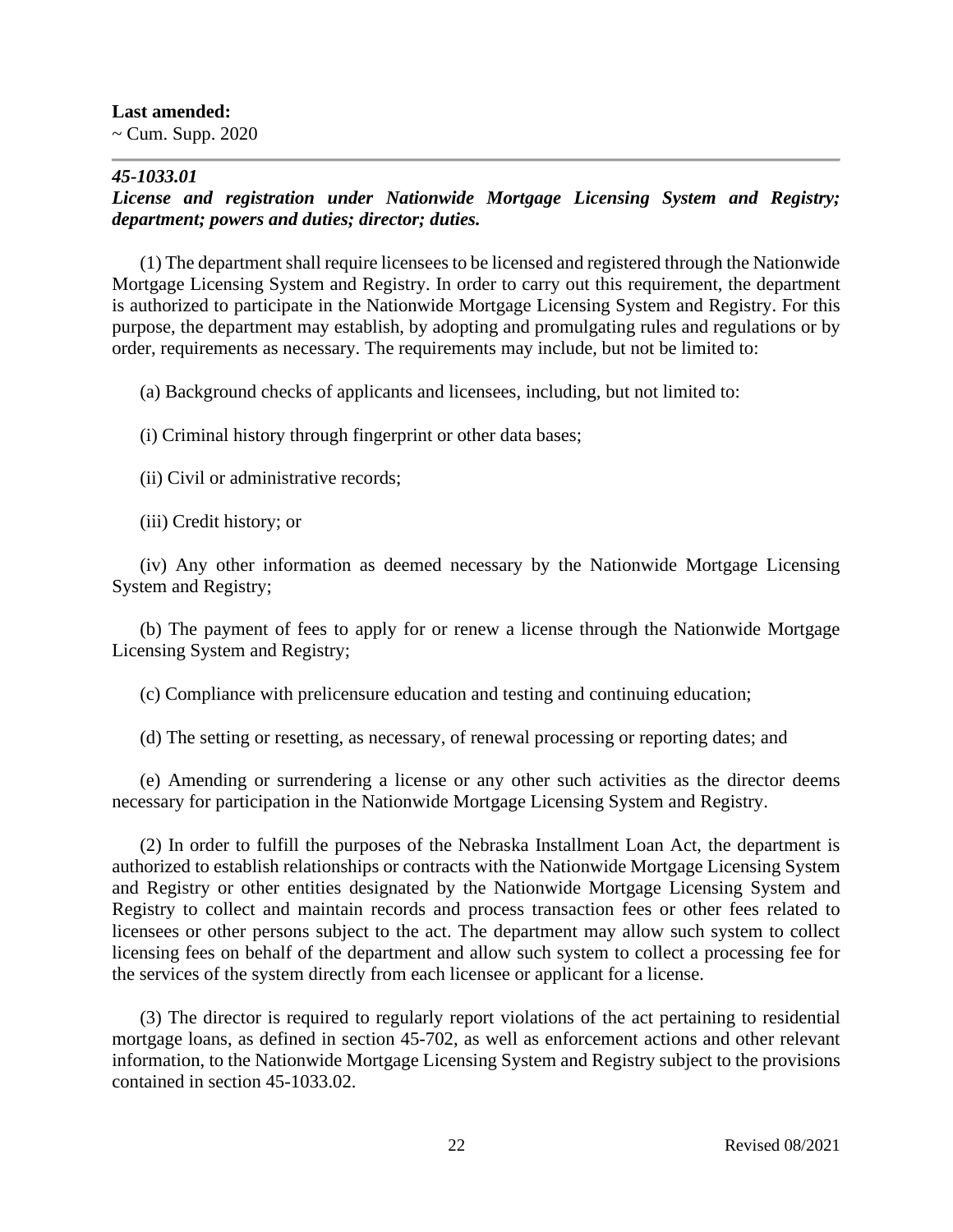(4) The director shall establish a process whereby applicants and licensees may challenge information entered into the Nationwide Mortgage Licensing System and Registry by the director.

(5) The department shall ensure that the Nationwide Mortgage Licensing System and Registry adopts a privacy, data security, and security breach notification policy. The director shall make available upon written request a copy of the contract between the department and the Nationwide Mortgage Licensing System and Registry pertaining to the breach of security of the system provisions.

(6) The department shall upon written request provide the most recently available audited financial report of the Nationwide Mortgage Licensing System and Registry.

### **Last amended:**

 $\sim$  Reissue 2010

### *45-1033.02*

*Information sharing; privilege and confidentiality; limitations; applicability of section; director; powers.*

(1) In order to promote more effective regulation and reduce the regulatory burden through supervisory information sharing:

(a) Except as otherwise provided in this section, the requirements under any federal or state law regarding the privacy or confidentiality of any information or material provided to the Nationwide Mortgage Licensing System and Registry, and any privilege arising under federal or state law, including the rules of any federal or state court, with respect to such information or material, shall continue to apply to such information or material after the information or material has been disclosed to the Nationwide Mortgage Licensing System and Registry. Such information and material may be shared with all federal and state regulatory officials with mortgage industry oversight authority without the loss of privilege or the loss of confidentiality protections provided by federal or state law;

(b) Information or material that is subject to a privilege or confidentiality under subdivision  $(1)(a)$  of this section shall not be subject to:

(i) Disclosure under any federal or state law governing the disclosure to the public of information held by an officer or an agency of the federal government or the respective state; or

(ii) Subpoena or discovery, or admission into evidence, in any private civil action or administrative process, unless with respect to any privilege held by the Nationwide Mortgage Licensing System and Registry with respect to such information or material, the person to whom such information or material pertains waives, in whole or in part, in the discretion of such person, that privilege;

(c) Any state statute relating to the disclosure of confidential supervisory information or any information or material described in subdivision (1)(a) of this section that is inconsistent with such subdivision shall be superseded by the requirements of this section; and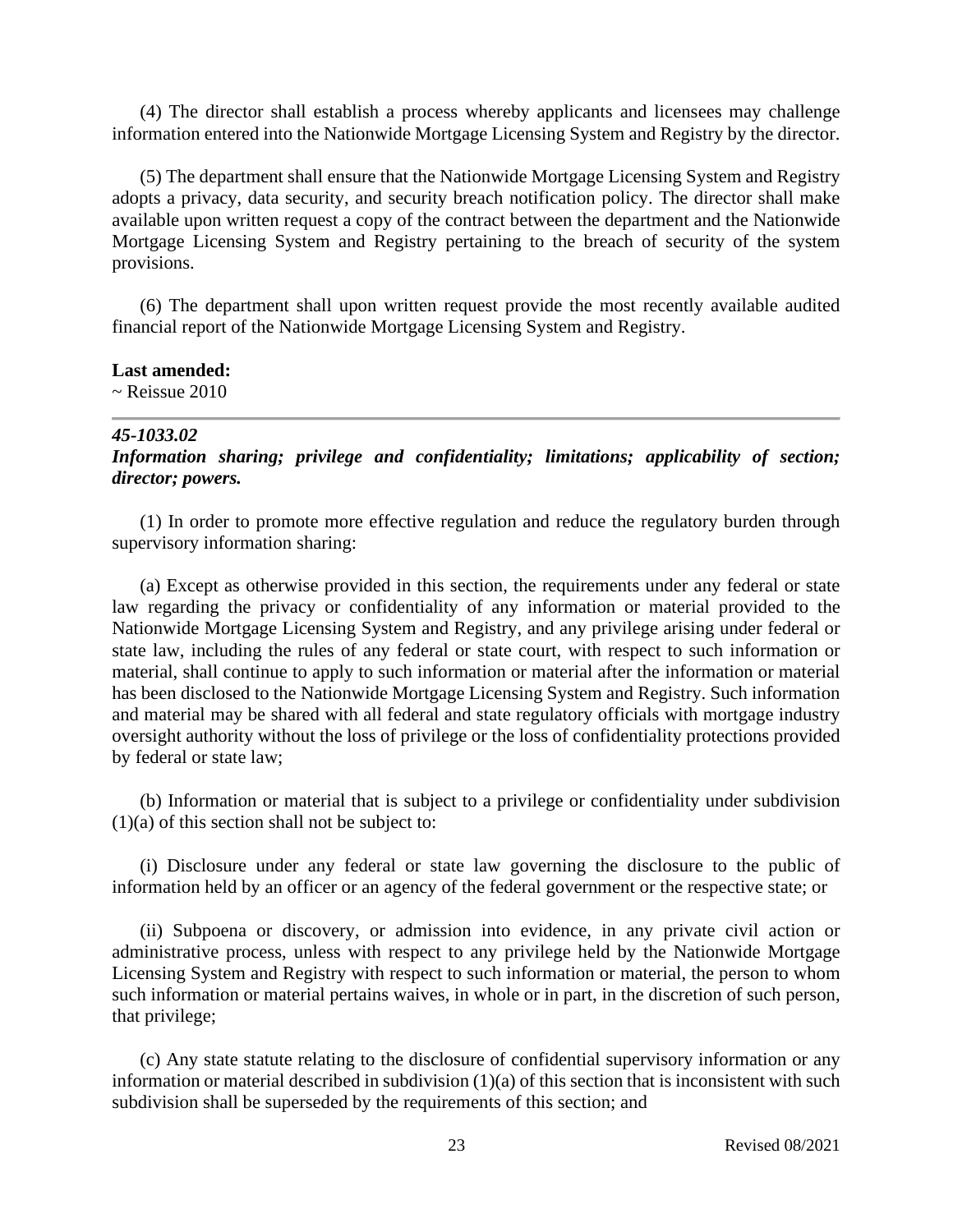(d) This section shall not apply with respect to the information or material relating to the employment history of, and publicly adjudicated disciplinary and enforcement actions against, applicants and licensees that is included in the Nationwide Mortgage Licensing System and Registry for access by the public.

(2) For these purposes, the director is authorized to enter into agreements or sharing arrangements with other governmental agencies, the Conference of State Bank Supervisors, the American Association of Residential Mortgage Regulators, or other associations representing governmental agencies as established by adopting and promulgating rules and regulations or an order of the director.

#### **Last amended:**

 $\sim$  Reissue 2010

### *45-1034*

### *License; revocation; new license; court order required.*

Whenever, for any cause, a license is revoked, the department shall not issue another license to the licensee unless the department is otherwise ordered by a court of competent jurisdiction to do so.

# **Last amended:**

 $\sim$  Reissue 2010

# *45-1035 License; revocation; record of proceedings.*

At the request of the licensee or any other aggrieved person, the department shall prepare a written record which includes a transcript of the evidence, the findings with respect to the evidence, the order, and the reasons supporting the suspension, revocation, or denial of a license, and shall, after being paid for the cost of the written record, deliver to the licensee or other aggrieved person a copy of the written record in person or by certified or registered mail.

### **Last amended:**

 $\sim$  Reissue 2010

# *45-1036 Appeal; procedure.*

In addition to any other remedy he, she, or it may have, any licensee or any other person considering himself, herself, or itself aggrieved by any action of the department under the Nebraska Installment Loan Act may appeal the action, and the appeal shall be in accordance with the Administrative Procedure Act.

### **Last amended:**

 $\sim$  Reissue 2010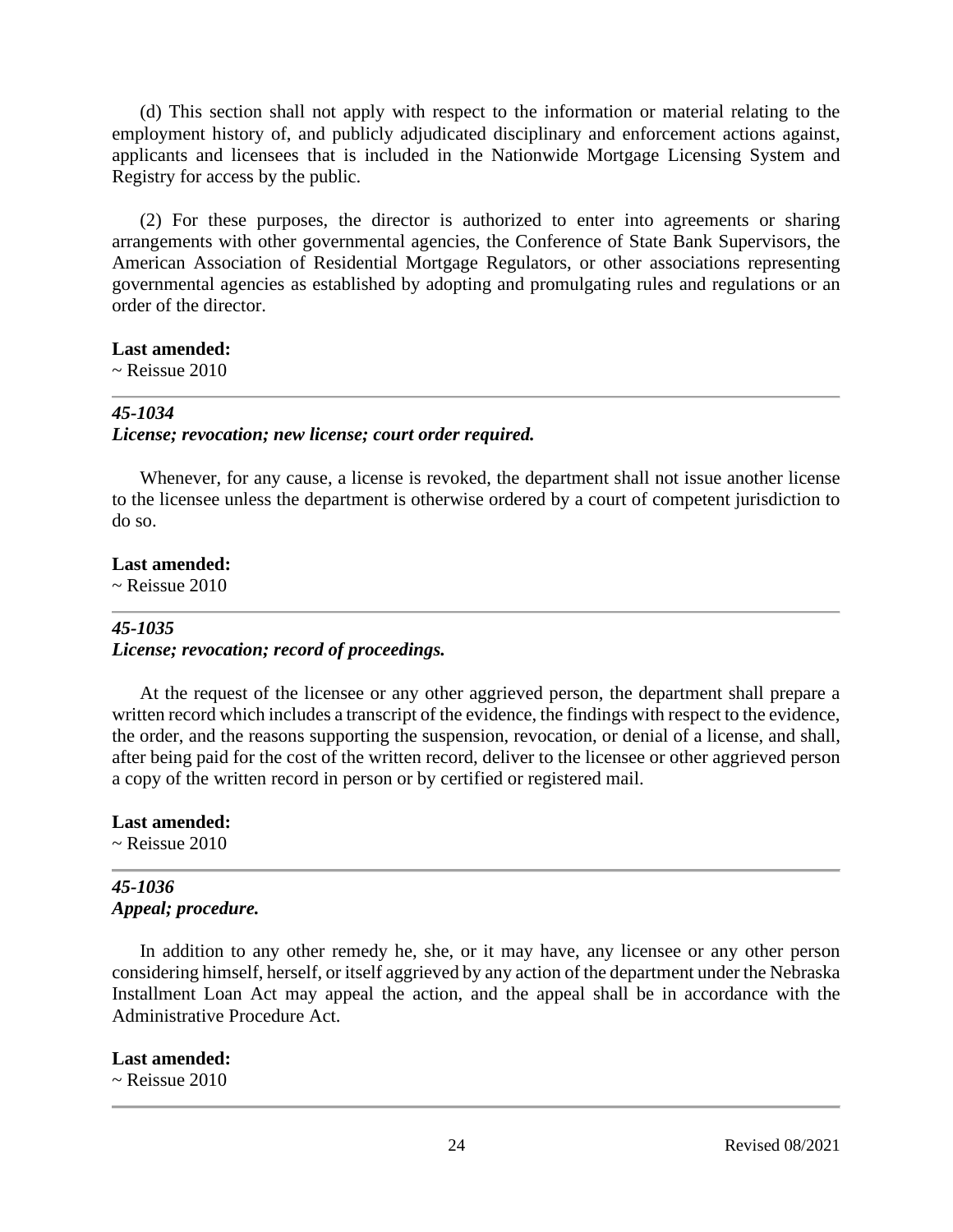# *45-1037 Violations; penalty.*

Any person violating sections 45-1025 to 45-1031 is guilty of a Class II misdemeanor.

# **Last amended:**

 $\sim$  Reissue 2010

# *45-1038*

# *Licensees; loan provisions; violations; effect.*

If, in the making of, or collection on, any loan contract, any act is done which constitutes a Class II misdemeanor under section 45-1037, that loan shall not be void, but the licensee shall have no right to collect or receive any interest or charges whatsoever. If any interest or other charges have been collected, the licensee shall forfeit and refund to the borrower all interest and other charges collected on the loan involved.

## **Last amended:**

 $\sim$  Reissue 2010

# *45-1039 Licensees; violations; effect.*

Violation of the Nebraska Installment Loan Act, except as provided by section 45-1058 in connection with any indebtedness, however acquired, shall not render such indebtedness void and uncollectible. If however, any interest or other charges have been collected or contracted for on such indebtedness, the licensee shall refund to the borrower all interest and other charges which have been collected, and shall not collect thereafter any interest or other charges contracted for and thereafter due on the loan involved, as liquidated damages, and the licensee or its assignee, if found liable, shall pay the costs of any action relating thereto, including reasonable attorney's fees. No licensee shall be found liable under this section if the licensee shows by a preponderance of the evidence that the violation was not intentional and resulted from a bona fide error notwithstanding the maintenance of procedures reasonably adopted to avoid any such error.

# **Last amended:**

 $\sim$  Reissue 2010

# *45-1040 Repayment of loan; licensee; duties.*

Upon repayment of the loan in full, the licensee shall mark plainly every obligation or copy of the obligation and security or copy of the security signed by any obligor with the word Paid or Canceled and shall release any mortgage, trust deed, or lien, restore any pledge, and cancel and return any note or copy of the note and any assignment or copy of the assignment given to the licensee. For purposes of this section, a copy shall meet the requirements of section 25-12,112.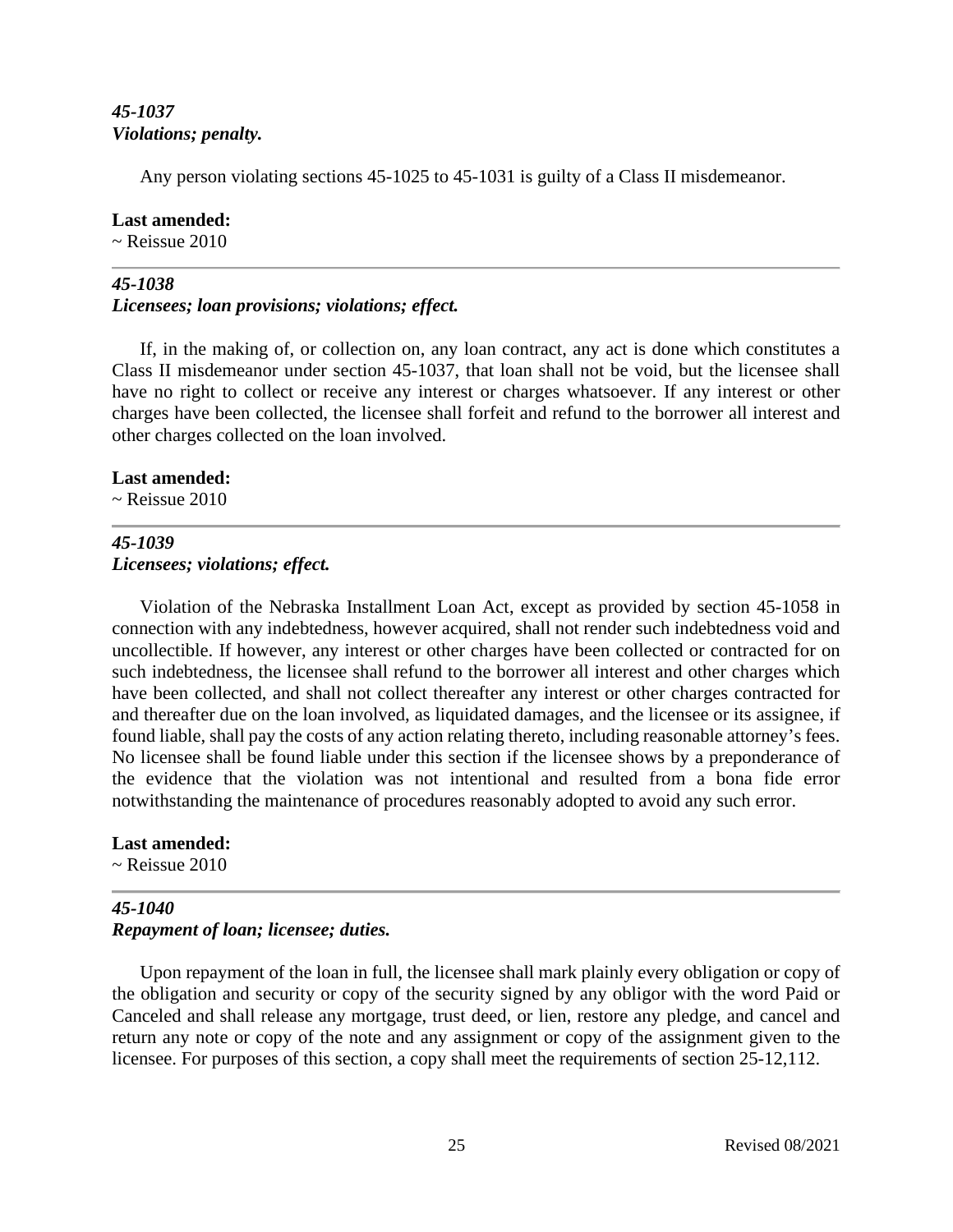#### **Last amended:**

 $\sim$  Reissue 2010

# *45-1041 Installment loans; enforcement.*

Whenever the director has reasonable cause to believe that any person is violating or is threatening to or intends to violate section 45-1024 or 45-1025, the director may, in addition to all actions provided for in the Nebraska Installment Loan Act, and without prejudice thereto, enter an order requiring such person to cease and desist or to refrain from such violation. An action may also be brought, on the relation of the Attorney General and the director, to enjoin such person from engaging in or continuing such violation or from doing any act or acts in furtherance of such violation. In any such action an order or judgment may be entered awarding such preliminary or final injunction as may be deemed proper. In addition to all other means provided by law for the enforcement of a restraining order or injunction, the court, in which such action is brought, has power and jurisdiction to impound and appoint a receiver for the property and business of the defendant, including books, papers, documents, and records pertaining thereto or so much thereof as the court may deem reasonably necessary to prevent violations of the act through or by means of the use of such property and business. Such receiver, when so appointed and qualified, has such powers and duties as to custody, collection, administration, winding up, and liquidation of such property and business as shall, from time to time, be conferred upon the receiver by the court.

### **Last amended:**

 $\sim$  Reissue 2010

### *45-1042*

## *Loans made outside of state; enforcement in this state.*

No loan, made outside this state, in the amount or of the value of three thousand dollars or less, for which a greater rate of interest, consideration, or charges than is permitted by section 45-1025 has been charged, contracted for, or received, shall be enforced in this state. Every person participating in such loan in this state is subject to the Nebraska Installment Loan Act, except that the act shall not apply to loans legally made in any state under and in accordance with a regulatory small loan law similar in principle to such act.

### **Last amended:**

~ Reissue 2010

# *45-1043 Borrower's obligation; licensee; contacts limitation.*

Except as otherwise provided by the Nebraska Installment Loan Act or other law, a licensee shall not contact any individual who is not living, residing, or present in the household of the borrower regarding the borrower's obligation to pay a debt, other than the borrower's spouse, the borrower's attorney, another creditor, or a credit reporting agency.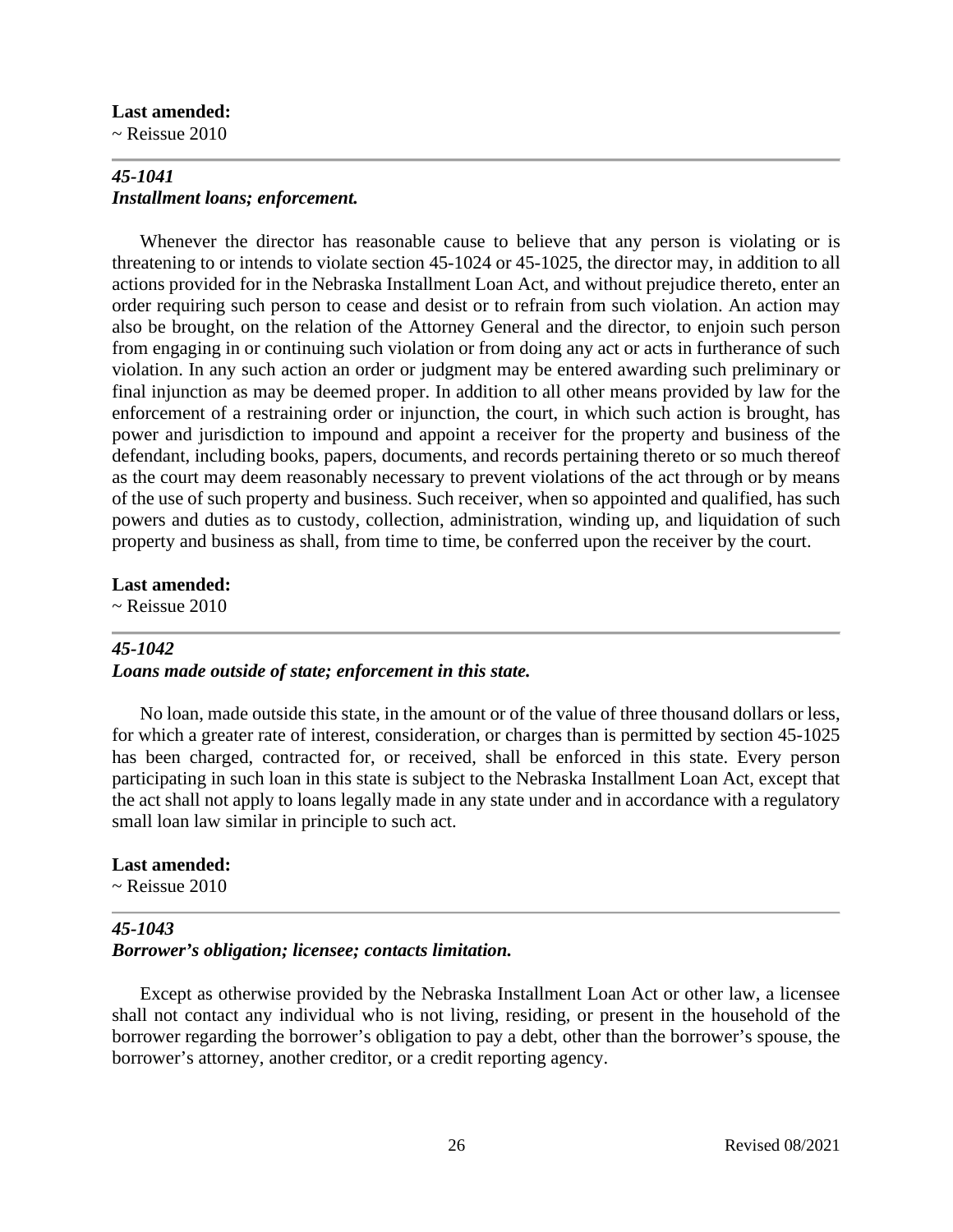**Last amended:**

 $\sim$  Reissue 2010

# *45-1044 Borrower's obligation; contact; limitation; waiver.*

The borrower may waive the benefits of section 45-1043 at any time by giving consent if such consent is given at a time subsequent to the date the debt arises.

**Last amended:**  $\sim$  Reissue 2010

# *45-1045 Licensee; contacts permitted without borrower's consent.*

The licensee may contact any person without the borrower's consent:

(1) To ascertain information relating to a borrower's credit worthiness, credit standing, credit capacity, character, general reputation, personal characteristics, or mode of living which is used or expected to be used or collected in whole or in part for the purpose of serving as a factor in establishing the borrower's eligibility for credit or insurance if such contacts are not designed to collect a delinquent debt; or

(2) To locate the borrower when the licensee has reason to believe the borrower has changed his or her employment or has moved from his or her last-known address.

# **Last amended:**

 $\sim$  Reissue 2010

# *45-1046*

# *Borrower; default; notice to licensee; effect.*

If the borrower has defaulted on his or her promise to pay and if he or she has given specific notice in writing, by registered or certified mail, instructing the licensee to cease further contacts with the borrower in regard to the indebtedness, the licensee shall, after such notice, except as provided in sections 45-1047 and 45-1048, limit contacts to one notice per month by mail. No notice shall be designed to threaten action not otherwise permitted by law.

# **Last amended:**

 $\sim$  Reissue 2010

# *45-1047*

# *Licensee; actions; permitted; prohibited.*

(1) Sections 45-1043 to 45-1046 shall not prohibit the licensee from: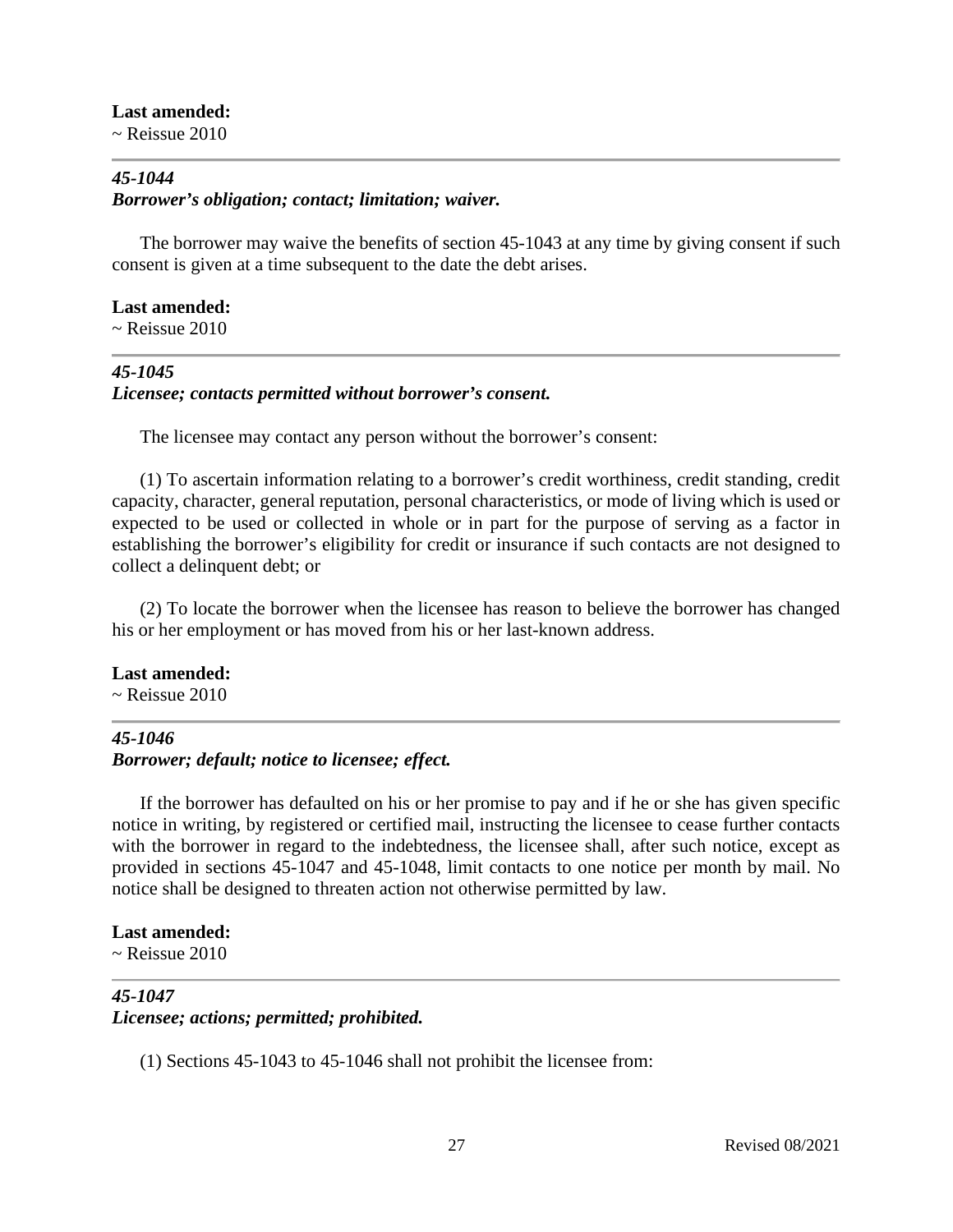(a) Contacting any person in order to discover property belonging to the borrower that may be seized to satisfy a debt that has been reduced to judgment;

(b) Making amicable demand and filing suit on the debt; or

(c) Contacting persons related to the borrower if permission is specifically given in writing at the time the debt arises or at any time after such debt arises.

(2) In connection with the collection of any loan, a licensee may not:

(a) Use or threaten to use violence;

(b) Use obscene or profane language;

(c) Cause a telephone to ring or engage a person in telephone conversation at times known to be inconvenient to the borrower;

(d) Falsely represent the character, amount, or legal status of any debt;

(e) Falsely represent that an individual is an attorney when he or she is not;

(f) Falsely represent that nonpayment of any debt will result in the arrest or imprisonment of the borrower or any member of the borrower's household;

(g) Threaten to take any action that the licensee knows cannot legally be taken at the time the threat is made;

(h) Falsely represent that the borrower committed any crime when he or she did not;

(i) Communicate or threaten to communicate to any person credit information which is known to be false;

(j) Use or distribute any written communication which falsely represents that it is a document authorized, issued, or approved by any court, official, or agency of the United States or any state;

(k) Charge or collect any fees, charges, or expenses, incidental to the collection of any loan, unless such amount is expressly authorized by the loan agreement or permitted by law;

(l) Accept from any person a check or other payment instrument postdated by more than five days unless such person is notified in writing of the licensee's intent to deposit such check or instrument not more than ten nor less than three business days prior to such deposit;

(m) Solicit any postdated check or other postdated payment instrument for the purpose of threatening or instituting criminal prosecution;

(n) Deposit or threaten to deposit any postdated check prior to the date on such check;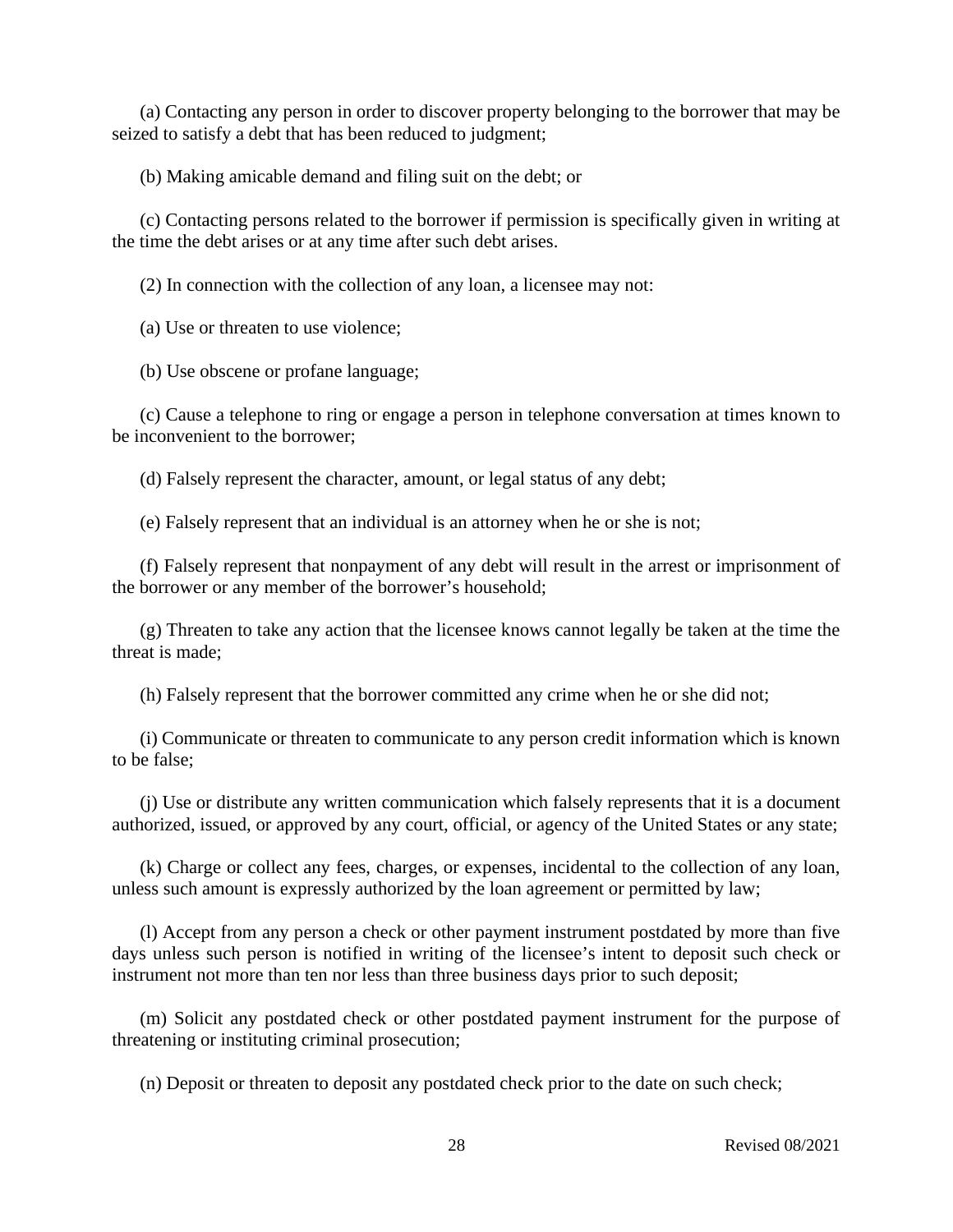(o) Cause charges to be made to any person for communications by concealment of the true purpose of the communication, including, but not limited to, collect telephone calls and telegram fees;

(p) Communicate with a borrower regarding a debt by postcard; or

(q) Communicate with a borrower at the borrower's place of employment if the licensee has received actual notice that the borrower's employer prohibits the borrower from receiving such communication.

### **Last amended:**

 $\sim$  Reissue 2010

#### *45-1048*

#### *Borrower; right to action; licensee; judgment; effect.*

Nothing in sections 45-1043 and 45-1046 shall limit a borrower's right to bring an action for damages. When the licensee has filed suit and obtained judgment, the licensee shall be permitted to resume contacts with the borrower against whom judgment has been obtained.

#### **Last amended:**

 $\sim$  Reissue 2010

# *45-1049 Borrower; default; agreement; extent of enforceability.*

An agreement of the parties to a loan, with respect to default on the part of the borrower, is enforceable only to the extent that:

(1) The borrower fails to make a payment on the loan or other charges required by the agreement; or

(2) The prospect of payment, performance, or realization of collateral is significantly impaired. The burden of establishing the prospect of significant impairment is on the licensee.

#### **Last amended:**

 $\sim$  Reissue 2010

# *45-1050*

*Borrower; loan; default; licensee; notice; contents.*

(1) With respect to a loan, after a borrower has been in default for ten days for failure to make a required payment, a licensee may give the borrower the notice described in this section. A licensee gives notice to the borrower under this section when the licensee delivers the notice to the borrower or delivers or mails the notice to the last-known address of the borrower's residence.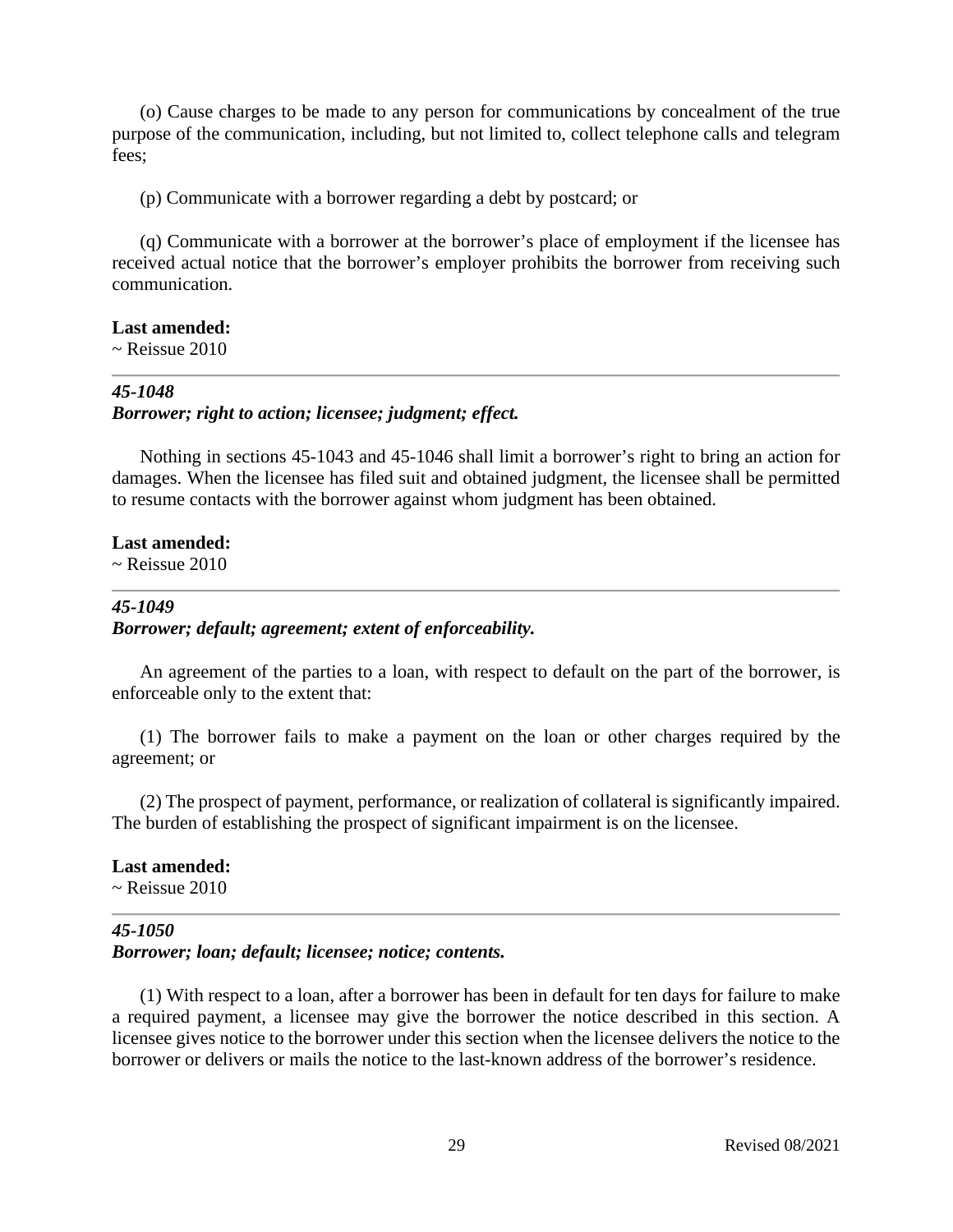(2) The notice shall be in writing and shall conspicuously state: The name, address, and telephone number of the licensee to which payment is to be made, a brief identification of the loan, the borrower's right to cure the default, the amount of payment and date by which payment must be made to cure the default, and that any credit insurance issued in connection with the loan contract may be canceled unless the borrower cures the default. The department shall prescribe the form of such notice.

#### **Last amended:**

 $\sim$  Reissue 2010

### *45-1051 Borrower; loan; default; right to cure; procedure.*

(1) With respect to a loan, after a default consisting only of the borrower's failure to make a required payment, a licensee may neither accelerate maturity of the unpaid balance of the obligation nor take possession of collateral, except voluntarily surrendered collateral, because of such default until twenty days after a notice of the borrower's right to cure is given. The borrower shall have twenty days after the notice is given to cure any default consisting of a failure to make the required payment by tendering the amount of all unpaid sums due at the time of the tender, without acceleration, plus any unpaid charges. Cure restores the borrower to his or her rights under the agreement as though the default had not occurred.

(2) With respect to defaults on the same obligation after a licensee has once given a notice of borrower's right to cure, the borrower shall have no further right to cure and the licensee has no obligation to proceed against the borrower or the collateral.

#### **Last amended:**

~ Reissue 2010

## *45-1052*

## *Borrower; loan; default; licensee; possession of collateral; restrictions.*

Upon default by a borrower with respect to a loan, unless the borrower voluntarily surrenders possession of the collateral to the licensee, the licensee may take possession of the collateral without judicial process only if possession can be taken without entry into a dwelling or a locked, unoccupied motor vehicle, and without the use of force or other breach of the peace.

### **Last amended:**

 $\sim$  Reissue 2010

### *45-1053 Loan; third-party obligation; when.*

(1) No individual, other than the spouse of the borrower, is obligated as a cosigner, comaker, guarantor, endorser, surety, or similar party with respect to a loan, unless before or contemporaneously with signing any separate agreement of loan or any writing setting forth the terms of the borrower's agreement, the individual receives a separate written notice that contains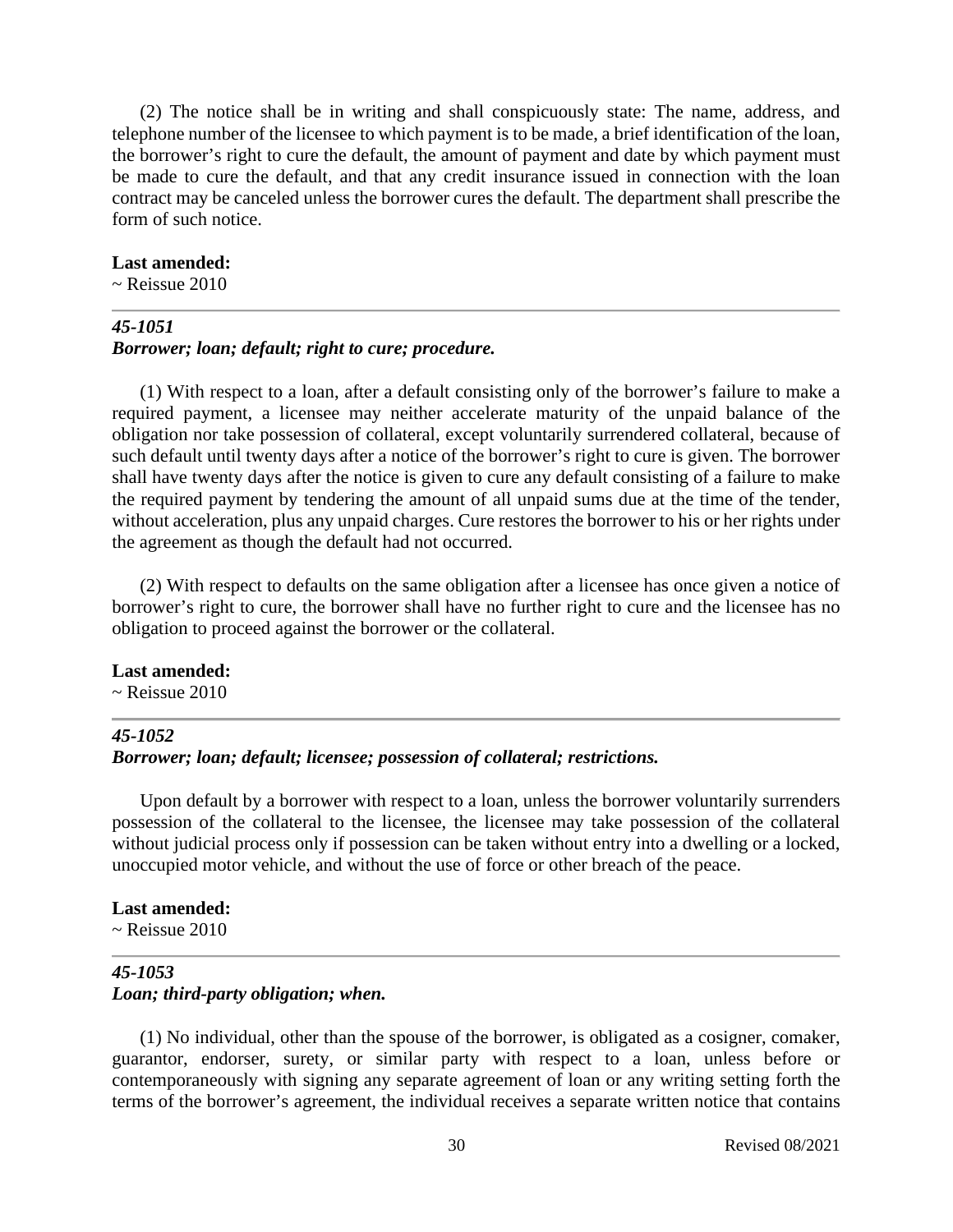a completed identification of the loan he or she may have to pay and reasonably informs him or her of his or her obligation with respect to it.

(2) Such notice shall be in the form prescribed by the department.

(3) An individual entitled to notice under this section shall also be given a copy of any writing setting forth the terms of the borrower's agreement and of any separate agreement of obligation signed by the individual entitled to the notice.

## **Last amended:**

 $\sim$  Reissue 2010

## *45-1054 Borrower; deficiency; liability; how treated.*

(1) A borrower is not liable for a deficiency unless the licensee has disposed of the collateral in good faith and in a commercially reasonable manner.

(2) If the licensee takes possession or voluntarily accepts surrender of goods in which the licensee has a security interest to secure a loan and at the time thereof the unpaid balance due on the loan is three thousand dollars or less, the borrower is not personally liable to the licensee for the unpaid balance of the debt arising from the loan and the licensee's duty to dispose of the collateral is governed by the provisions on disposition of collateral, article 9, Uniform Commercial Code.

(3) The borrower may be liable in damages to the licensee if the borrower has wrongfully damaged the collateral if, after default, failure to cure, and demand, the borrower has wrongfully failed to make the collateral available to the licensee.

(4) If the licensee elects to bring an action against the borrower for a debt arising from a loan, when under this section the licensee would not be entitled to a deficiency judgment if the licensee took possession of the collateral, and obtains judgment (a) the licensee may not take possession of the collateral, and (b) the collateral is not subject to levy or sale on execution or similar proceedings pursuant to the judgment.

### **Last amended:**

 $\sim$  Reissue 2010

# *45-1055*

*Writing evidencing borrower's obligation; form; copies; fee; licensee; duties.*

(1) The licensee shall give to the borrower a copy of any writing evidencing a loan if the writing requires or provides for the signature of the borrower. The writing evidencing the borrower's obligation to pay under a loan shall contain a clear and conspicuous notice in form and content substantially as follows: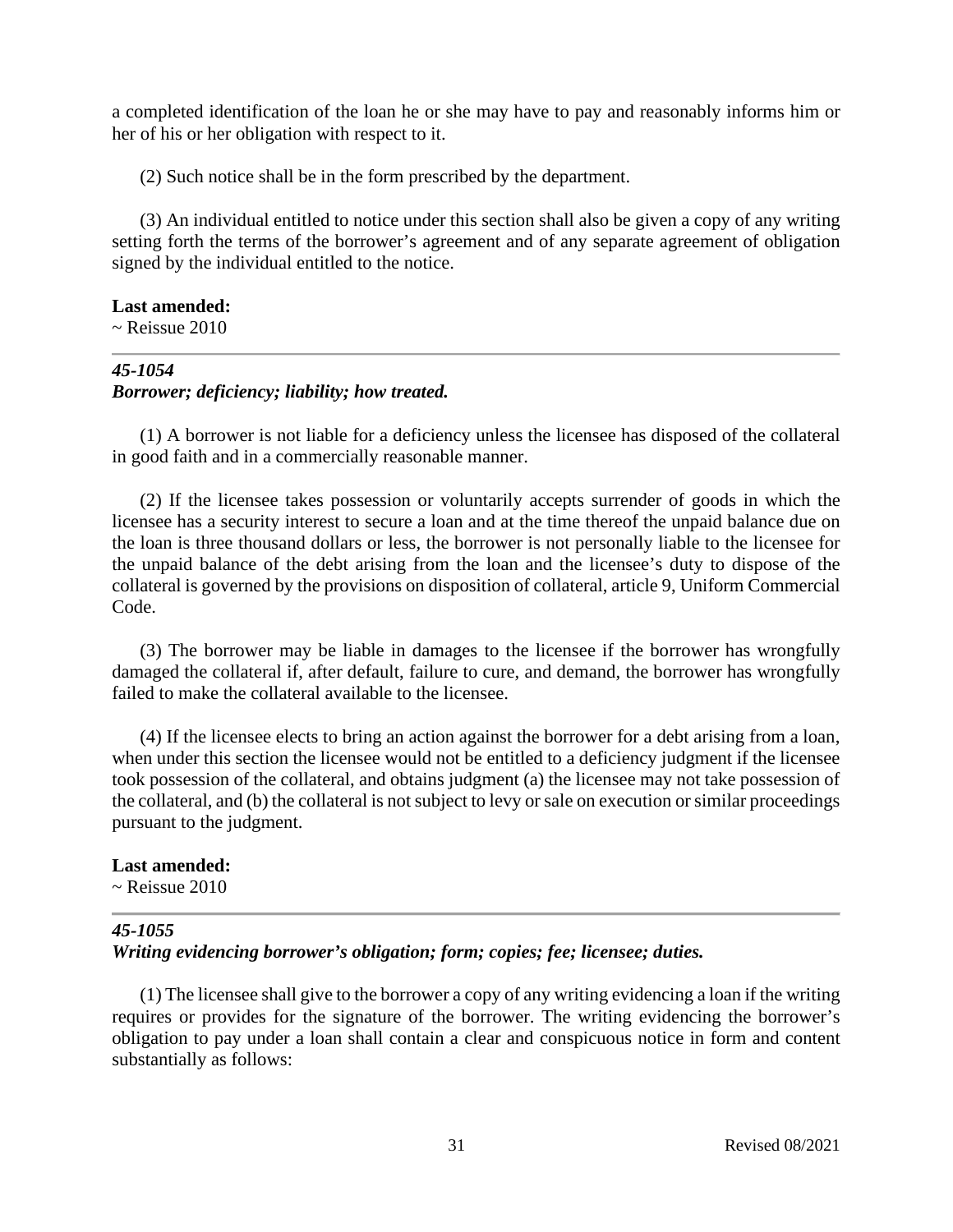NOTICE TO CONSUMER: 1. Do not sign this paper before you read it. 2. You are entitled to a copy of this paper. 3. You may prepay the unpaid balance at any time without penalty and may be entitled to receive a refund of unearned charges in accordance with law.

(2) Upon written request of a borrower, the licensee shall provide a written statement of the dates and amounts of payments made and the amounts of any default and deferment charges assessed preceding the month in which the request is received and the total amount unpaid as the end of the period covered by the statement and a copy of the loan agreement, security agreement, and a facsimile of any insurance certificate issued as part of the transaction, if applicable. The licensee may charge a reasonable fee for such copies, not to exceed fifty cents per page.

(3) The licensee shall answer in writing, within ten business days after receipt, any written request for payoff information from the borrower or the borrower's representative. This service shall be provided without charge to the borrower, except that when such information is provided upon request within sixty days after the fulfillment of a previous request, a processing fee of up to ten dollars may be charged.

### **Last amended:**

 $\sim$  Reissue 2010

# *45-1056 Licensee; discrimination prohibited.*

A licensee shall not refuse to enter into a loan or impose finance charges or other terms or conditions of credit more onerous than those regularly extended by that licensee to borrowers of similar economic backgrounds because of the age, color, creed, national origin, political affiliation, race, religion, sex, marital status, or disability of the borrower or because the borrower receives public assistance, social security benefits, pension benefits, or the like.

# **Last amended:**

 $\sim$  Reissue 2010

# *45-1057 Licensee; loan; former debt; how treated.*

No licensee shall, directly or indirectly, require a borrower as a condition of granting a loan to such borrower to reaffirm or otherwise obligate himself or herself to pay a former debt to the licensee which has been discharged in bankruptcy proceedings.

### **Last amended:**

 $\sim$  Reissue 2010

# *45-1058*

# *Violation; loan transaction; licensee; liability.*

Any violation of sections 45-1043 to 45-1058 in connection with any loan transaction, however acquired, shall not render the indebtedness, any interest, or other charges void or uncollectible. In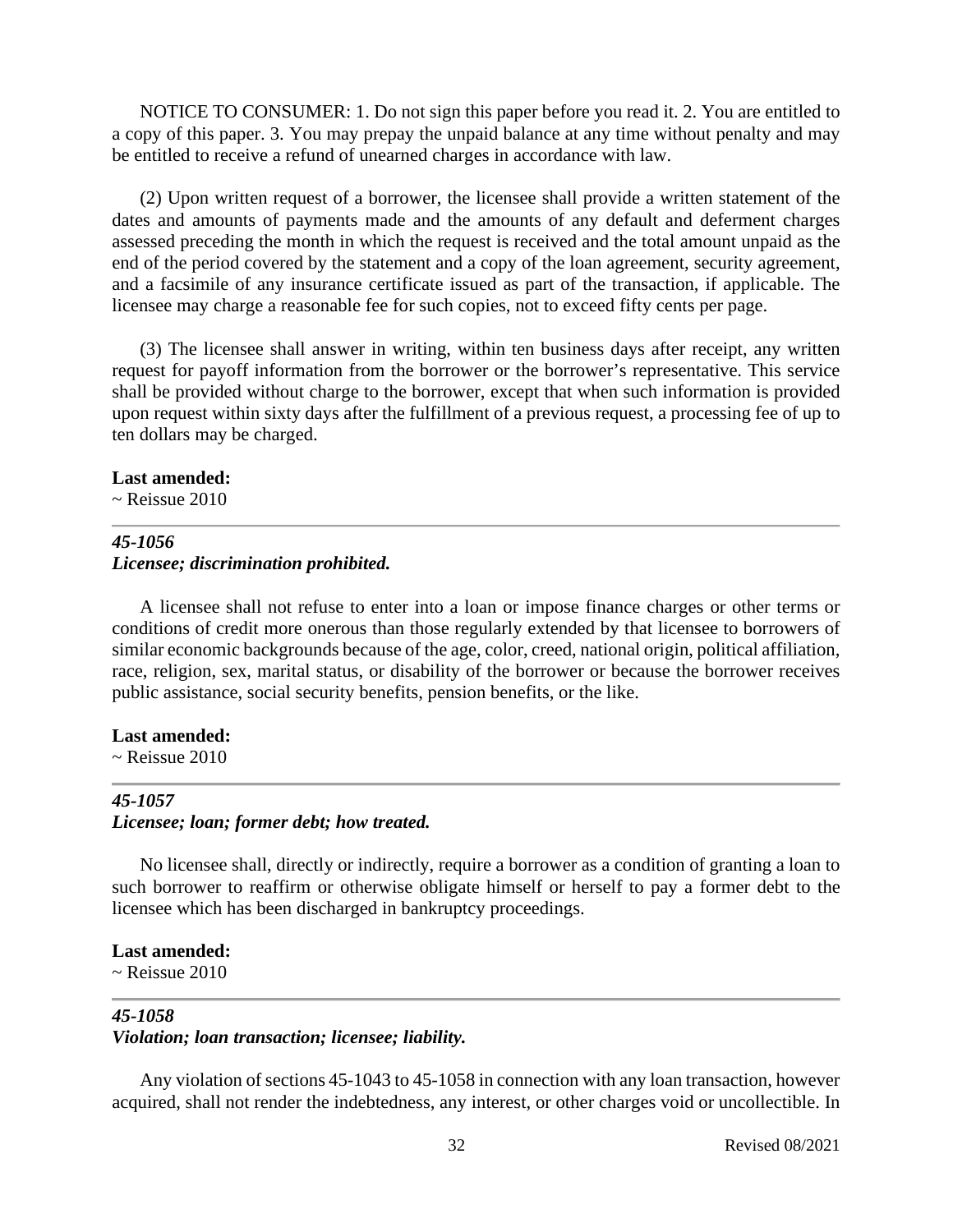an action, other than a class action, the borrower may recover from the licensee violating such sections an award of liquidated damages in an amount determined by the court, but not less than five hundred dollars nor more than one thousand dollars. In any legal action brought pursuant to this section in which the licensee is found liable, the court shall award costs and reasonable attorneys' fees to the borrower. A licensee is not liable under this section if the licensee notifies the borrower of an error before the licensee receives from the borrower written notice of the error or before the borrower has brought an action under this section and the licensee corrects the error within thirty days after notifying the borrower. A licensee may not be held liable in any action brought under this section if the licensee shows by a preponderance of evidence that the violation was not intentional and resulted from a bona fide error notwithstanding the maintenance of procedures reasonably adapted to avoid the error.

#### **Last amended:**

 $\sim$  Reissue 2010

#### *45-1059*

#### *Preauthorized loans; definitions; where found.*

For purposes of sections 45-1059 to 45-1067, unless the context otherwise requires, the definitions found in sections 45-1060 and 45-1061 shall also be used.

#### **Last amended:**

 $\sim$  Reissue 2010

### *45-1060 Billing cycle, defined.*

Billing cycle means the time interval between periodic billing dates. A billing cycle shall be considered monthly if the closing date of the cycle is the same date each month or does not vary by more than four days from such date.

# **Last amended:**

 $\sim$  Reissue 2010

## *45-1061 Preauthorized loan, defined.*

Preauthorized loan means a loan made by a licensee pursuant to an agreement between the licensee and the borrower whereby:

(1) The licensee may permit the borrower to obtain advances of money from the licensee from time to time or the licensee may advance money on behalf of the borrower from time to time as directed by the borrower;

(2) The amount of each advance and permitted charge and cost is debited to the borrower's account and payments and other credits are credited to the same account;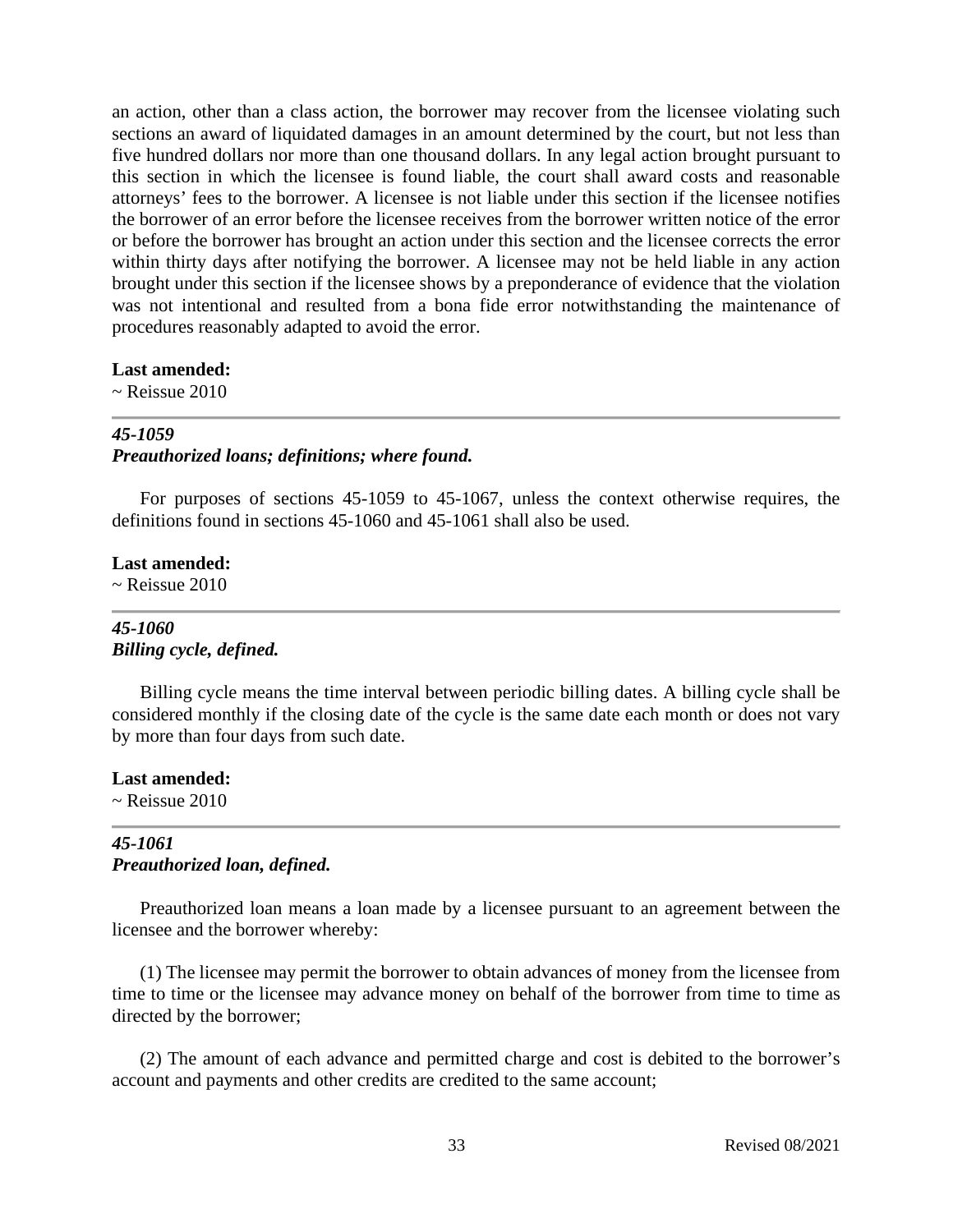(3) The charges are computed on the unpaid principal balance or balances of the account from time to time;

(4) The borrower has the privilege of paying the account in full at any time or, if the account is not in default, in monthly installments or fixed or determinable amounts as provided in the agreement; and

(5) The loan agreement expressly states that it covers preauthorized loans. Preauthorized loan does not mean a transaction, resulting in either a credit or a debit to the borrower's account, which is initiated by the use or application of a plastic, metal, or other type of credit or transaction card.

#### **Last amended:**

 $\sim$  Reissue 2010

# *45-1062 Preauthorized loans; charges authorized; computation.*

A licensee may make preauthorized loans and may contract for and receive charges on such loans as set forth in subsection (1) of section 45-1024 as follows:

(1) A licensee shall not compound charges by adding any unpaid charges authorized by section 45-1024 or sections 45-1059 to 45-1067 to the unpaid principal balance of the borrower's account, except that the unpaid principal balance may include the additional charges authorized by section 45-1064;

(2) Charges authorized by section 45-1024 or sections 45-1059 to 45-1067 shall be deemed not to exceed the maximum charges permitted by such sections if such charges are computed in each billing cycle by any of the following methods:

(a) By converting each graduated monthly rate to a daily rate and multiplying such daily rate by the applicable portion of the daily unpaid principal balance of the account, in which case each daily rate is determined by multiplying the authorized monthly rate by twelve and dividing by three hundred sixty-five;

(b) By multiplying each graduated monthly rate by the applicable portion of the average daily unpaid principal balance of the account in the billing cycle, in which case the average daily unpaid principal balance is the sum of the amount unpaid each day during the cycle divided by the number of days in the cycle; or

(c) By converting each graduated monthly rate to a daily rate and multiplying such daily rate by the applicable portion of the average daily unpaid principal balance of the account in the billing cycle, in which case each daily rate is determined by multiplying the authorized monthly rate by twelve and dividing by three hundred sixty-five, and the average daily unpaid principal balance is the sum of the amount unpaid each day during the cycle divided by the number of days in the cycle; and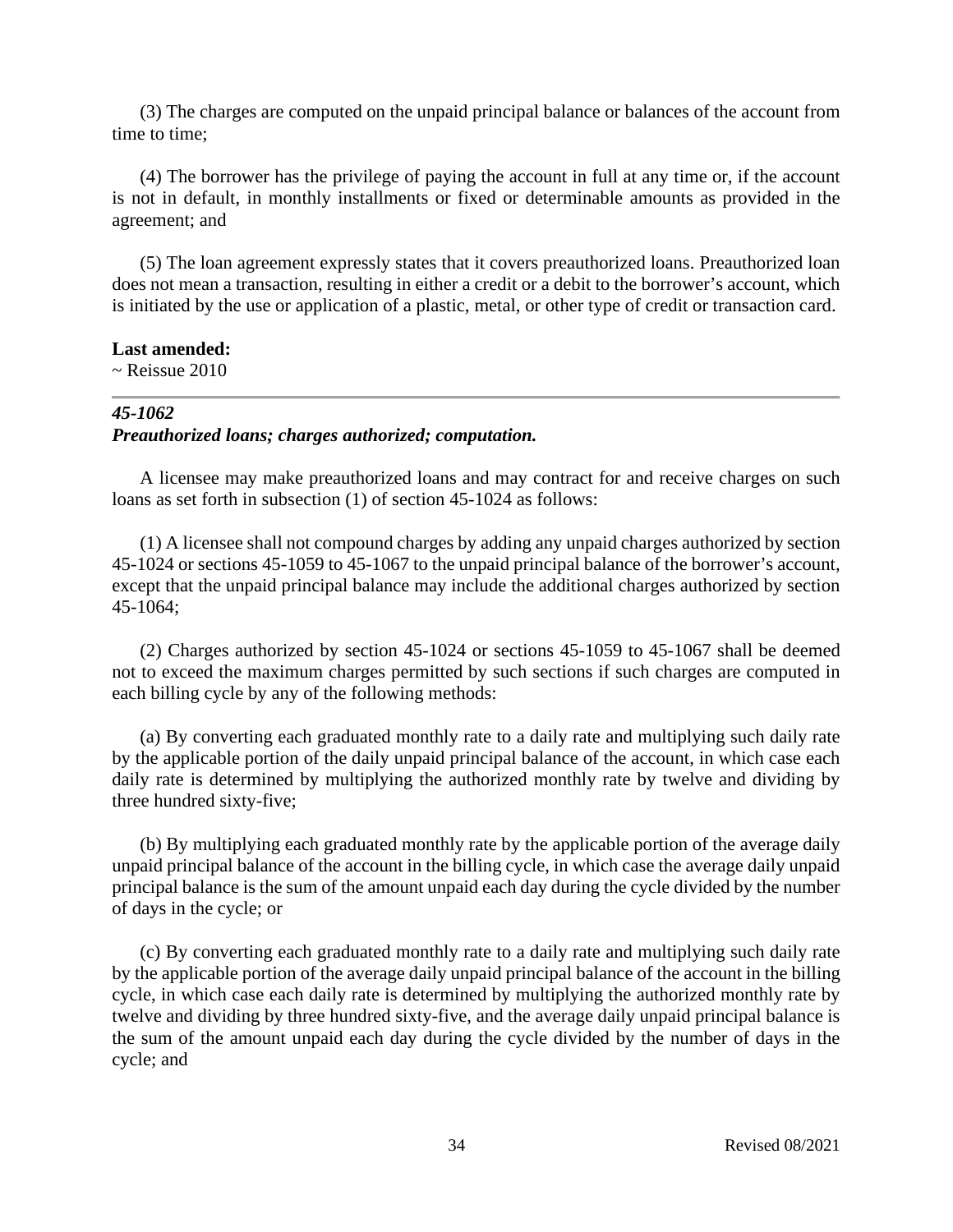(3) For each method of computation set forth in subdivision (2) of this section, the billing cycle shall be monthly and the unpaid principal balance on any day shall be determined by adding to any balance unpaid as of the beginning of that day all advances and other permissible amounts charged to the borrower and deducting all payments and other credits made or received that day.

#### **Last amended:**

 $\sim$  Reissue 2010

## *45-1063*

## *Preauthorized loan; repayment; requirements.*

The borrower under a preauthorized loan may at any time pay all or any part of the unpaid balance in his or her account, or, if the account is not in default, the borrower may pay the unpaid principal balance in monthly installments. Minimum monthly payment requirements shall be determined by the licensee and set forth in the preauthorized loan agreement, except that the minimum monthly payment shall not be less than one and one-half percent of the average daily unpaid principal balance of an account having an average daily balance of more than three thousand dollars nor less than two percent of the average daily unpaid principal balance of an account having an average daily balance of three thousand dollars or less.

### **Last amended:**

 $\sim$  Reissue 2010

## *45-1064*

# *Preauthorized loans; additional fees, costs, and expenses authorized; restrictions.*

In addition to the charges permitted under section 45-1062, a licensee may contract for and receive the fees, costs, and expenses permitted by the Nebraska Installment Loan Act on other loans, subject to all the conditions and restrictions set forth in the act with the following variations:

(1) If credit life or disability insurance is provided and if the insured dies or becomes disabled when there is an outstanding preauthorized loan indebtedness, the insurance shall be sufficient to pay the total balance of the loan due on the date of the borrower's death or the amount due as of the end of the previous billing cycle, whichever is less, in the case of credit life insurance, or all minimum payments which become due on the loan during the covered period of disability in the case of credit disability insurance. The additional charge for credit life insurance or credit disability insurance shall be calculated in each billing cycle by applying the current monthly premium rate for such insurance, as such rate may be determined by the Director of Insurance, to the unpaid balances in the borrower's account, using either of the methods specified in section 45-1062 for the calculation of loan charges;

(2) No credit life or disability insurance written in connection with a preauthorized loan shall be canceled by the licensee because of delinquency of the borrower in the making of the required minimum payments on the loan unless one or more of such payments is past due for a period of ninety days or more, and the licensee shall advance to the insurer the amounts required to keep the insurance in force during such period, which amounts may be debited to the borrower's account;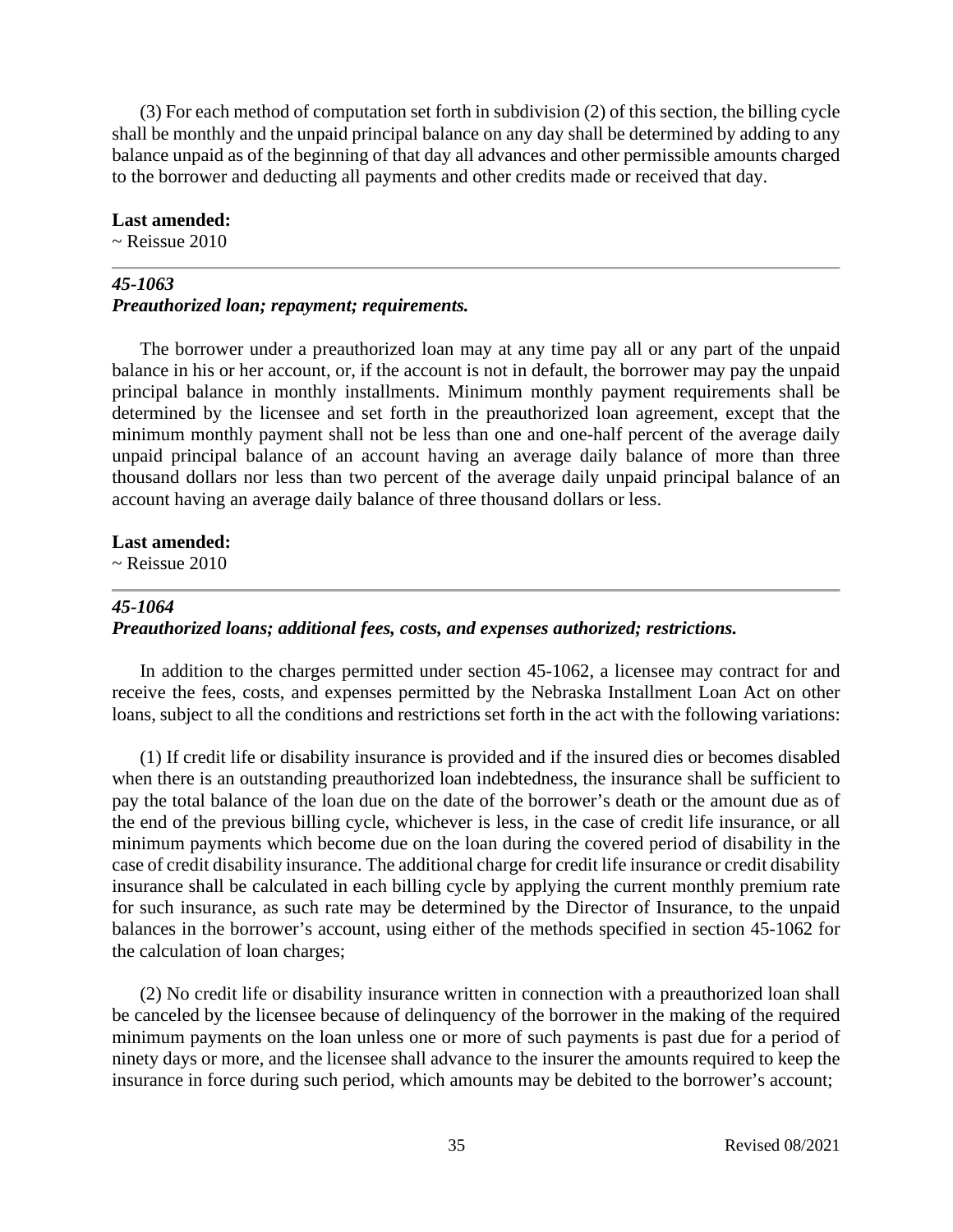(3) The department may, by rule and regulation, require a statement of insurance that will be appropriate for preauthorized loans in lieu of that required by section 45-1027; and

(4) The amount, terms, and conditions of any insurance against loss or damage to property must be reasonable in relation to the character and value of the property insured and the maximum anticipated amount of credit to be extended.

#### **Last amended:**

 $\sim$  Reissue 2010

### *45-1065*

*Preauthorized loans; security interest authorized.*

A licensee may retain any security interest, including a mortgage on real property, until the preauthorized account is terminated.

#### **Last amended:**

 $\sim$  Reissue 2010

### *45-1066*

*Preauthorized loans; sections not applicable.*

Subsection (3) of section 45-1025 and sections 45-1031 and 45-1040 shall not apply to preauthorized loans.

# **Last amended:**

 $\sim$  Reissue 2010

# *45-1067 Preauthorized loans; department; powers.*

The department may approve record-keeping systems for licensees and may prescribe policies and procedures necessary to the administration of sections 45-1059 to 45-1067.

### **Last amended:**

 $\sim$  Reissue 2010

### *45-1068*

## *Reverse-mortgage loan; rules governing; how made or acquired; charges authorized; forfeiture by lender.*

(1) For purposes of this section, reverse-mortgage loan means a loan made by a licensee which (a) is secured by residential real estate, (b) is nonrecourse to the borrower except in the event of fraud by the borrower or waste to the residential real estate given as security for the loan, (c) provides cash advances to the borrower based upon the equity in the borrower's owner-occupied principal residence, (d) requires no payment of principal or interest until the entire loan becomes due and payable, and (e) otherwise complies with the terms of this section.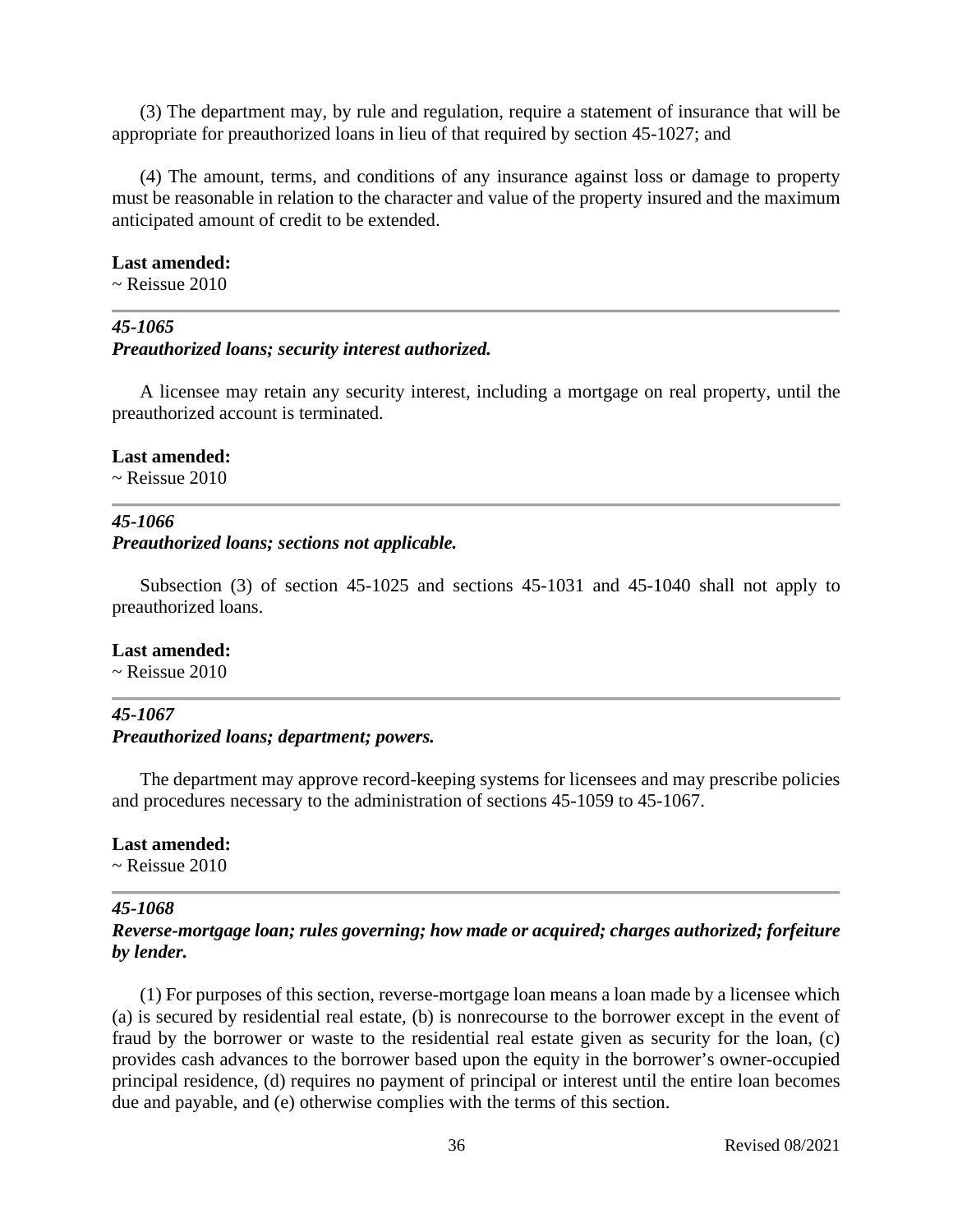(2) Reverse-mortgage loans shall be governed by the following rules without regard to the requirements set out elsewhere for other types of mortgage transactions: (a) Payment in whole or in part is permitted without penalty at any time during the period of the loan; (b) an advance and interest on the advance have priority over a lien filed after the closing of a reverse-mortgage loan; (c) an interest rate may be fixed or adjustable and may also provide for interest that is contingent on appreciation in the value of the residential real estate; and (d) the advance shall not be reduced in amount or number based on an adjustment in the interest rate when a reverse-mortgage loan provides for periodic advances to a borrower.

(3) Reverse-mortgage loans may be made or acquired without regard to the following provisions for other types of mortgage transactions: (a) Limitations on the purpose and use of future advances or any other mortgage proceeds; (b) limitations on future advances to a term of years or limitations on the term of credit line advances; (c) limitations on the term during which future advances take priority over intervening advances; (d) requirements that a maximum mortgage amount be stated in the mortgage; (e) limitations on loan-to-value ratios; (f) prohibitions on balloon payments; (g) prohibitions on compounded interest and interest on interest; and (h) requirements that a percentage of the loan proceeds must be advanced prior to loan assignment.

(4) A licensee may, in connection with a reverse-mortgage loan, charge to the borrower (a) a nonrefundable loan origination fee which does not exceed two percent of the appraised value of the owner-occupied principal residence at the time the loan is made, (b) a reasonable fee paid to third parties originating loans on behalf of the licensee, and (c) such other fees as are necessary and required, including fees for inspections, insurance, appraisals, and surveys.

(5) Licensees failing to make loan advances as required in the loan documents and failing to cure the default as required in the loan documents shall forfeit an amount equal to the greater of two hundred dollars or one percent of the amount of the loan advance the licensee failed to make.

#### **Last amended:**

 $\sim$  Reissue 2010

### *45-1069 Administrative fine; procedure; lien.*

(1) The director may, following a hearing under the Administrative Procedure Act, impose an administrative fine against any officer, director, shareholder, partner, or member of a licensee, if the director finds the licensee or any such person participated in or had knowledge of any act prohibited by the Nebraska Installment Loan Act or otherwise violated the act. Such administrative fine shall be in addition to or separate from any fine imposed against a licensee pursuant to section 45-1033.

(2) If the director finds, after notice and hearing in accordance with the Administrative Procedure Act, that any person has knowingly committed any act prohibited by section 45-1033 or otherwise violated the Nebraska Installment Loan Act or any rule and regulation or order adopted thereunder, the director may order such person to pay (a) an administrative fine of not more than one thousand dollars for each separate violation and (b) the costs of investigation.